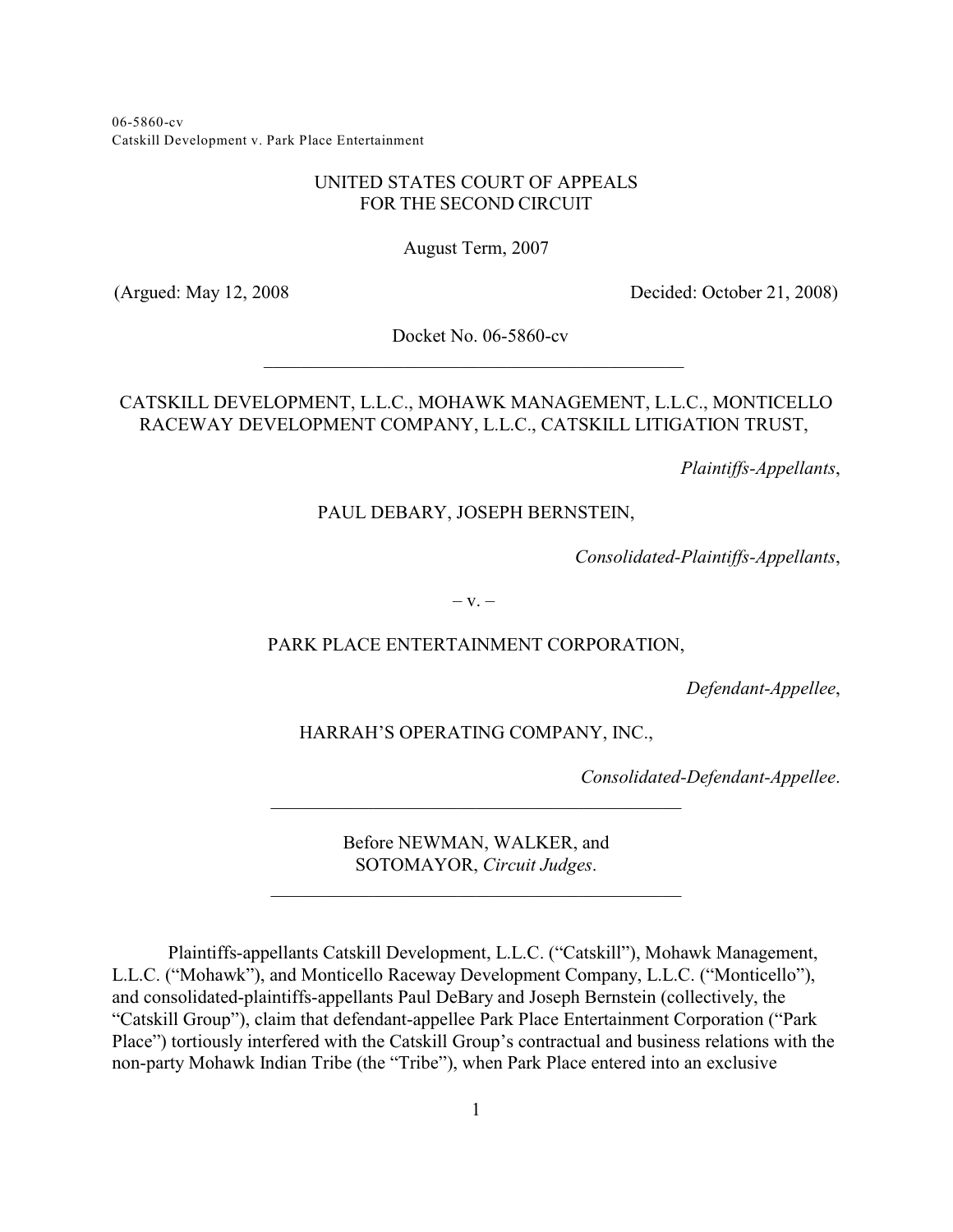agreement with the Tribe to develop a casino. We affirm the district court's dismissal of the Catskill Group's tortious interference with contract claim on the ground that its contracts with the Tribe were void and otherwise unenforceable at the time of Park Place's alleged interference. We also affirm the district court's grant of summary judgment to Park Place on the Catskill Group's tortious interference with business relations claim on the ground that the Catskill Group has failed to establish a triable issue of fact that Park Place used wrongful means to interfere.

> SANFORD I. WEISBURST, Quinn Emanuel Urquhart Oliver & Hedges, LLP (Andrew L. Frey, Mayer, Brown, Rowe, & Maw LLP, John P. Gallagher, Troutman Sanders LLP, *on the brief*) *for Plaintiffs-Appellants*.

> GEORGE F. CARPINELLO, Boies, Schiller, & Flexner LLP (Martin Deptula, Teresa Monroe, Paul R. Verkuil, *on the brief*) *for Defendants-Appellees.*

# SOTOMAYOR, *Circuit Judge*

These consolidated cases involve a dispute between a group of entities vying for the right to develop a casino in the Catskills with the non-party Mohawk Indian Tribe ("the Tribe"). As explained further below, plaintiffs-appellants Catskill Development, L.L.C. ("Catskill"), Mohawk Management, L.L.C. ("Mohawk"), and Monticello Raceway Development Company, L.L.C. ("Monticello"), and consolidated-plaintiffs-appellants Paul DeBary and Joseph Bernstein (collectively, the "Catskill Group"),<sup>1</sup> claim that defendant-appellee Park Place Entertainment

<sup>&</sup>lt;sup>1</sup> Although consolidated-plaintiffs-appellants DeBary and Bernstein are not members of the Catskill Group, their arguments on appeal are identical to those of the remaining plaintiffsappellants. Thus, for ease of reference, we draw no distinction between the two groups of appellants in characterizing their arguments on appeal, and refer to them collectively in this context as the Catskill Group. Further, as explained below, the Catskill Group is joined by the Litigation Trust, which is also a plaintiff to this case.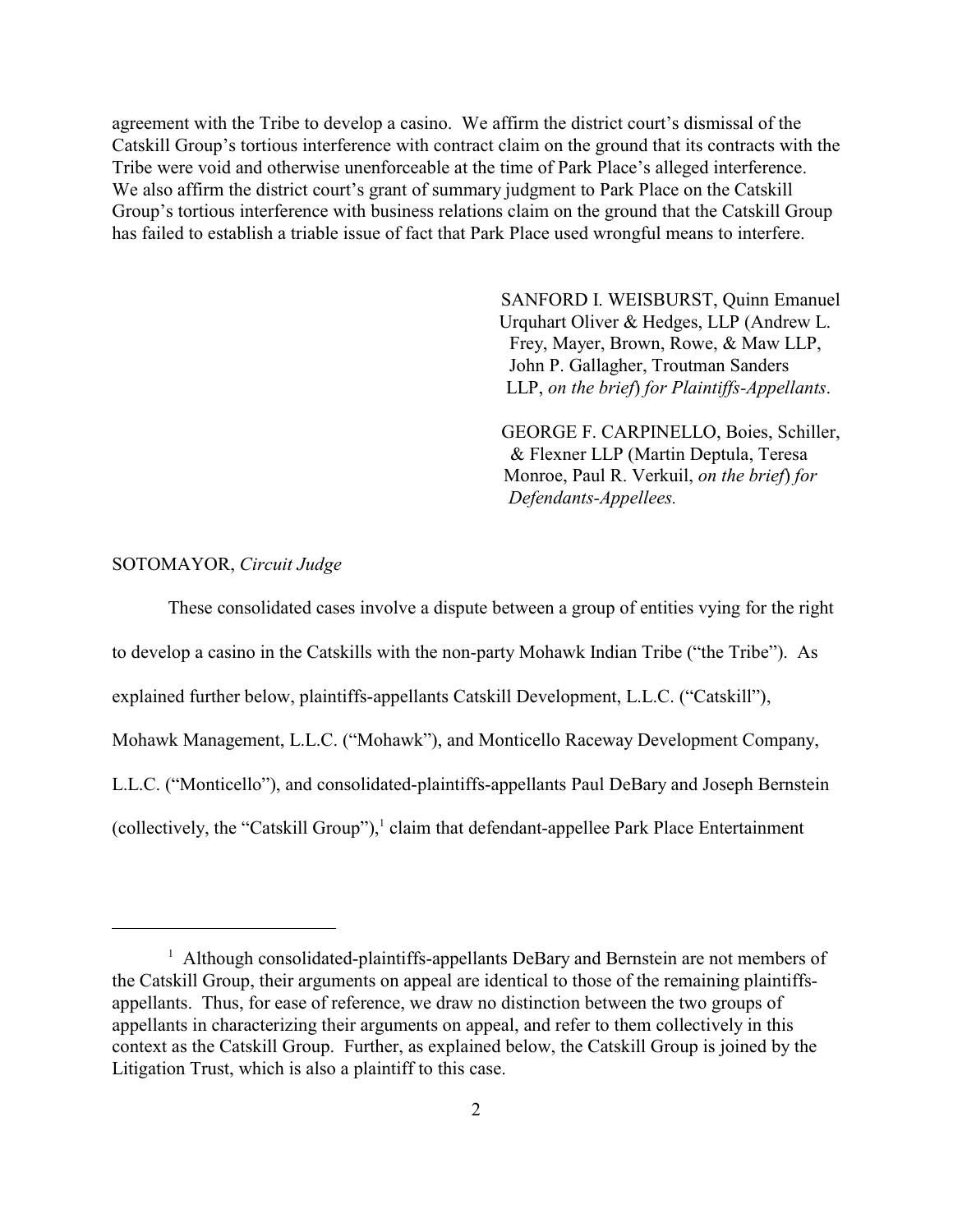Corporation ("Park Place")<sup>2</sup> tortiously interfered with the Catskill Group's contractual and business relations with the Tribe, when Park Place entered into an exclusive agreement with the Tribe to develop a casino. We affirm the district court's dismissal of the Catskill Group's interference with contract claim on the ground that the Catskill Group's contracts with the Tribe were void and otherwise unenforceable at the time of the alleged interference. We affirm the district court's grant of summary judgment to Park Place on the Catskill Group's interference with business relations claim on the ground that the Catskill Group failed to establish a triable issue of fact that Park Place used wrongful means to interfere.<sup>3</sup>

### **BACKGROUND**

### **A. Regulatory Framework**

In 1988, Congress enacted the Indian Gaming Regulatory Act ("IGRA"), 25 U.S.C.

§§ 2701–2721 (2006), which provides a detailed regulatory framework for Indian gaming.<sup>4</sup>

Congress's express purpose in passing IGRA was, *inter alia*, to "promot[e] tribal economic

development, self-sufficiency, and strong tribal governments," while simultaneously "shield[ing

<sup>&</sup>lt;sup>2</sup> Park Place is now owned by consolidated-defendant-appellee Harrah's Operating Company, Inc.

<sup>&</sup>lt;sup>3</sup> We also affirm the district court's denial of the Catskill Group's motion for discovery sanctions because the district court had already granted relief for the alleged infractions by reopening discovery, which we find to be an appropriate remedy.

<sup>&</sup>lt;sup>4</sup> IGRA divides Indian gaming into three categories: Class I includes traditional forms of gaming engaged in during tribal ceremonies; Class II is principally comprised of bingo games; and Class III includes all other forms of gaming, including casino "standards" such as roulette, blackjack, and slot machines. 25 U.S.C. § 2703(6)–(8).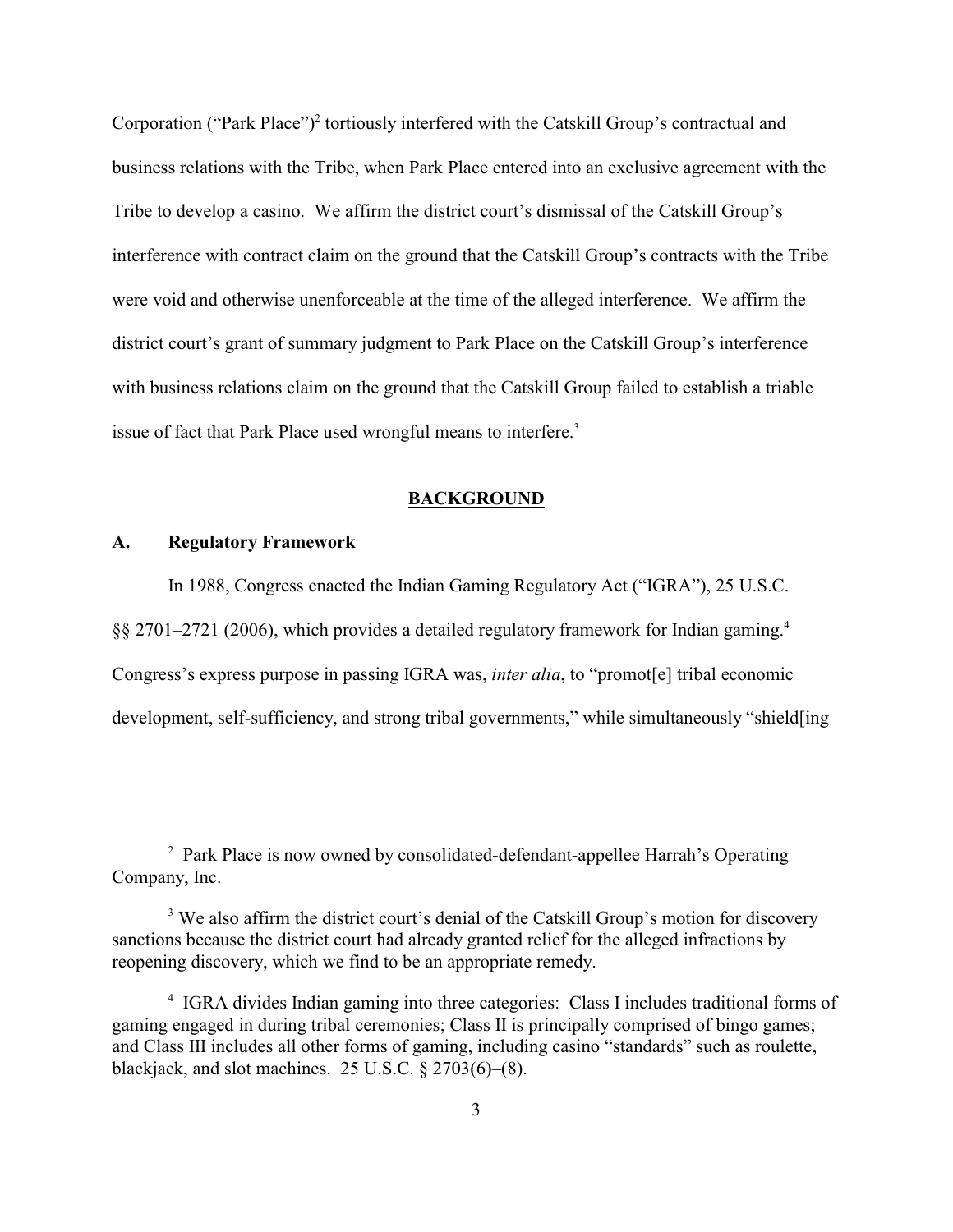tribes] from organized crime and other corrupting influences [and] ensur[ing] that . . . Indian tribe[s are] the primary beneficiar[ies] of . . . gaming operation[s]." *Id.* § 2702.

To conduct gaming, an Indian tribe must satisfy numerous prerequisites. As relevant to this case, the gaming must take place "on Indian lands . . . located within a State that permits such gaming." *Id.*  $\S 2710(b)(1)(A)$ . IGRA generally prohibits gaming on lands that became Indian lands subsequent to IGRA's enactment in October 1988, unless the Governor of the relevant State "concurs" with a determination by the Secretary of the Interior that it "would be in the best interest of the Indian tribe and its members, and would not be detrimental to the surrounding community." *Id.*  $\S$  2719(b)(1)(A).

Moreover, IGRA provides for federal oversight of contracts between tribes and non-tribal entities regarding the management of tribal gaming operations. *Id.* §§ 2710(d)(9), 2711(g). Tribes may enter into contracts for the management of these gaming operations only with the approval of the National Indian Gaming Commission ("NIGC") Chairman. *Id.* § 2711(a)(1).<sup>5</sup> By regulation, unapproved management contracts are deemed "void." 25 C.F.R. § 533.7 (2008).

#### **B. Factual Background**

In 1996, the Catskill Group entered into a series of contracts with the Tribe<sup>6</sup> for the purpose of building and operating a casino at a site adjacent to the Monticello Raceway. Three of those contracts are at issue here:

 $\frac{1}{2}$  As discussed further below, a "management contract" is defined in the governing regulations as "any contract . . . or collateral agreement between an Indian tribe and a contractor . . . if such contract or agreement provides for the management of all or part of a gaming operation." 25 C.F.R. § 502.15.

 $\delta$  In the contracts the Tribe is referenced as the "St. Regis Mohawk Tribe." For simplicity, here the term "Tribe" is used throughout.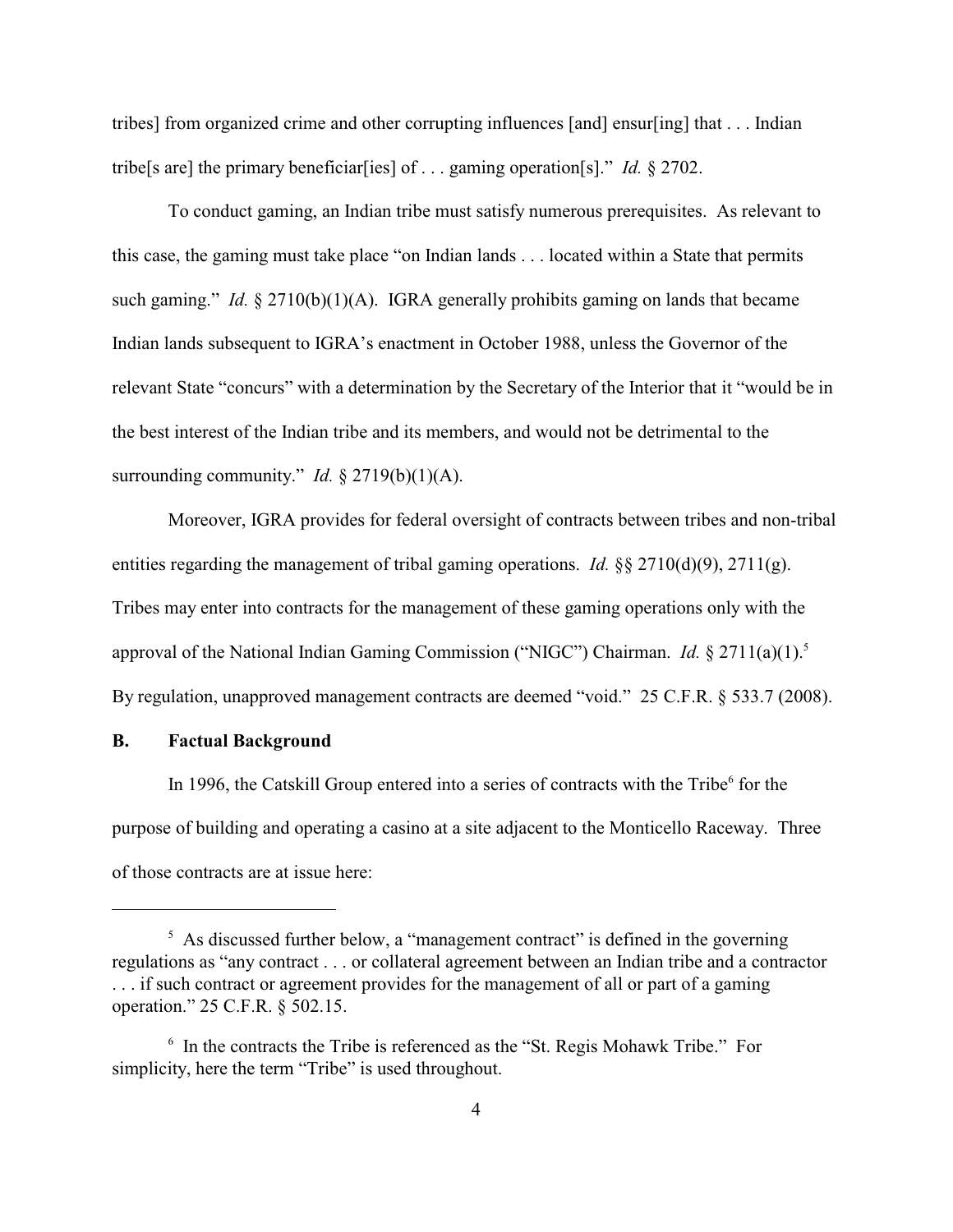- A Land Purchase Agreement ("LPA") between the Tribe and Catskill, which, *inter alia*, provided for Catskill's transfer of 29 acres of land to the United States to be held in trust for the Tribe;
- A Management Agreement ("MA") between the Tribe and Mohawk, which, *inter alia*, detailed the duties and responsibilities of Mohawk, and the fees for its management services; and
- A Development and Construction Agreement ("DCA") between the Tribe and Monticello, which, *inter alia*, provided for the construction and development of the casino and surrounding lands.

All of these agreements, in some manner, required the Tribe to use its best efforts and to cooperate with the Catskill Group in obtaining the requisite government approvals.<sup>7</sup> However, despite having spent millions of dollars, the Catskill Group still had not received all the necessary state and federal approvals by April 2000, and the NIGC had denied the Catskill Group's application several times. Although the United States Bureau of Indian Affairs (the "BIA") had agreed to take the land at issue in trust for the Tribe, final approval was never provided because the New York Governor had not yet consented to the transfer, and the BIA had

 $\alpha$  In particular, the LPA provided that: "The [Tribe] shall use its reasonable best efforts to cause this Agreement together with any other documents necessary to effectuate the Transfer to be filed with [the BIA]," and "the [Tribe] shall . . . cooperate with [Catskill] and any of its Affiliates and use [its] reasonable best efforts in good faith to assist in obtaining the approval of the [BIA] of the Trust Conveyance and any other documents or transactions related thereto."

The DCA provided that its provisions would become effective only upon receipt of the required regulatory approvals and further required the parties "to cooperate and to use their commercially reasonable efforts to satisfy [this] condition at the earliest possible date."

Likewise, the MA provided that the agreement would be effective on the date when "the Chairman of the NIGC grants written approval of this Agreement. The parties agree to cooperate and to use their commercially reasonable efforts to satisfy the above condition at the earliest possible date."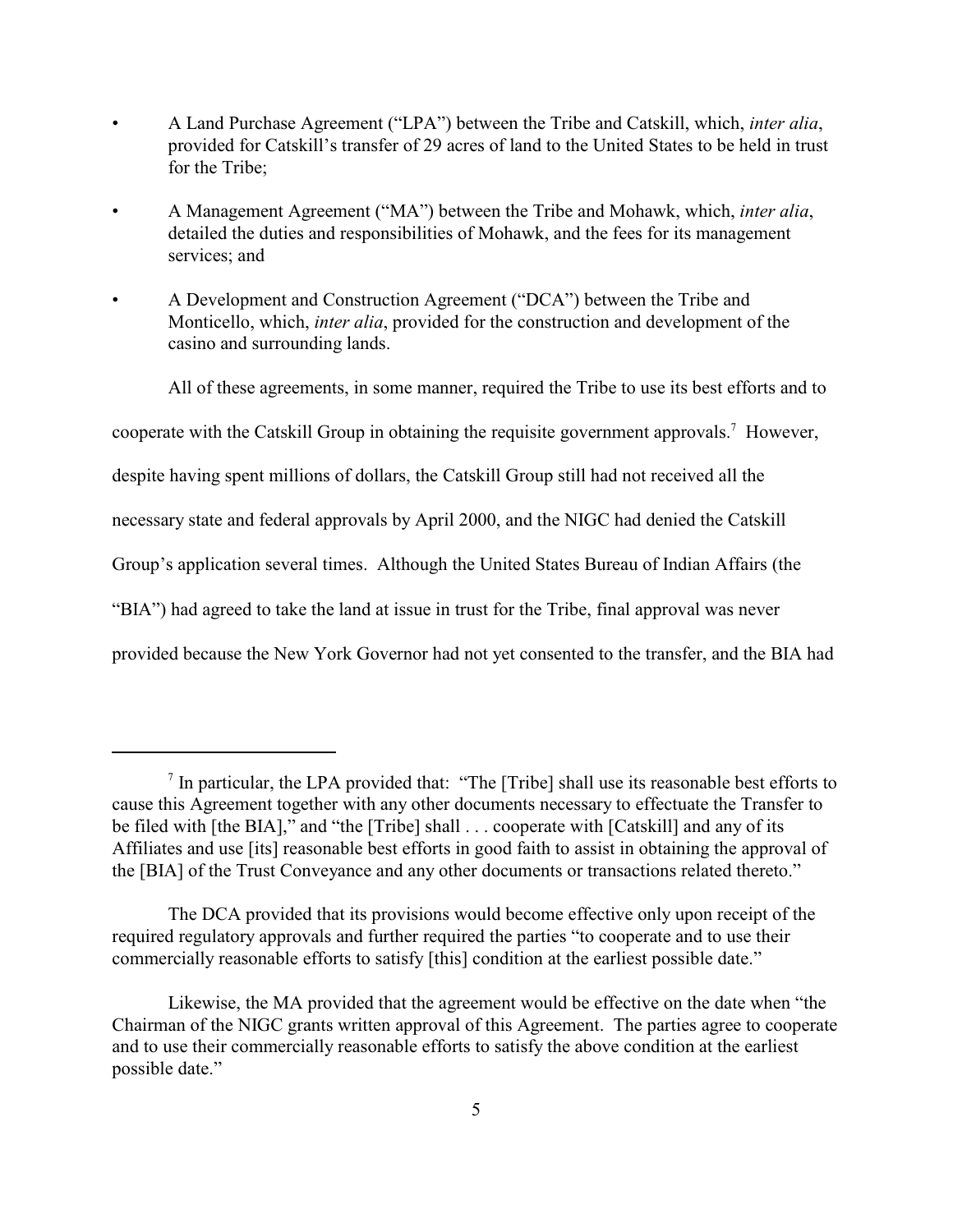not made a final determination that the price (\$10 million) to be paid by the Tribe for the land transfer did not exceed the land's fair market value.

Meanwhile, in mid-1999, Park Place sought an introduction to the Tribe through Ivan Kaufman, CEO of Presidents Resorts Casino, Inc. ("Presidents"), and Gary Melius, a real-estate developer, each of whom had pre-existing relationships with the Tribe. According to the Catskill Group, Park Place falsely represented to Kaufman that it would reward his efforts of favorably introducing Park Place to the Tribe by buying out his substantial investment in, and taking over the management of, the Tribe's struggling Akwesasne casino. Park Place also allegedly offered to Melius millions of dollars for an introduction to the Tribe, to be paid upon Park Place's acquisition of the Akwesasne management contract or upon Park Place's securement of an agreement with the Tribe regarding gaming operations in the Catskills/Monticello area. However, after Kaufman and Melius introduced Park Place to the Tribe, Park Place allegedly disavowed the agreements it had reached with those individuals.<sup>8</sup>

The Catskill Group alleges that during the ensuing negotiations between Park Place and the Tribe, Park Place misrepresented to the Tribe, *inter alia*, that the federal approval granted to Catskill to take land into trust for purposes of gaming was "portable," and that a casino project on another site would be approved within four months. Finally, and as described further below, Park Place also allegedly concocted, participated in, and acquiesced in a scheme with Kaufman to place a financial "squeeze" on the Tribe by slowing the Akwasasne casino's payroll, with the hope and intent that the Tribe would turn to Park Place for a financial bailout.

<sup>&</sup>lt;sup>8</sup> Kaufman and Melius separately sued Park Place over the alleged breach of agreements and ultimately settled.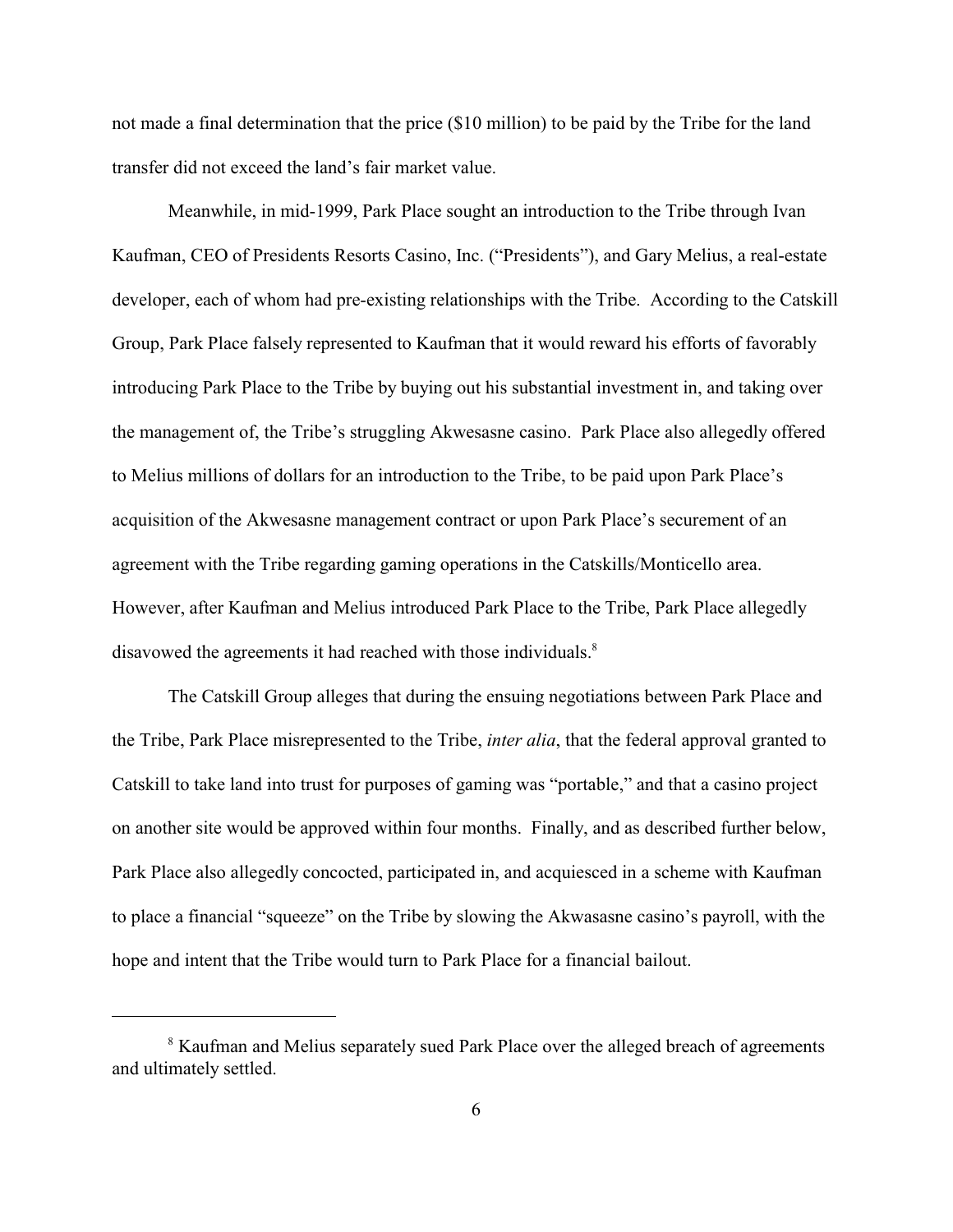On April 14, 2000, the Tribe entered into a written agreement with Park Place, which set forth "certain understandings" reached between the parties: namely, that (1) Park Place would be the exclusive developer and manager of any Tribe casinos in New York (with certain exceptions not pertinent here); (2) Park Place and the Tribe would have a profit distribution of 70% to the Tribe and 30% to Park Place after the Tribe paid back Park Place for "advances" for the cost of development and construction; (3) Park Place would begin construction of a casino within 36 months unless otherwise agreed by the parties; (4) Park Place would pay the Tribe \$3 million "for use by the Tribe in it's [sic] discretion," and which "shall be paid back to [Park Place] only in the event that the Tribe does not or is unable to enter into [certain] development, management and licensing agreements [with Park Place]; and (5) Park Place would indemnify the Tribe from litigation losses resulting from the Tribe's termination of its agreements with the Catskill Group.

Shortly after Park Place and the Tribe entered into this agreement, the Tribe and the Catskill Group ceased discussions with respect to the Monticello Raceway project.

# **C. Procedural History**

Catskill, Mohawk, and Monticello (i.e., the Catskill Group) commenced suit in November 2000 alleging, *inter alia*, that Park Place tortiously interfered with the Catskill Group's contractual relations with the Tribe ("Count I," or the "interference with contract claim"). In the alternative, the Catskill Group alleged that Park Place had tortiously interfered with its business relationships with the Tribe ("Count II," or the "interference with business relations claim").<sup>9</sup>

<sup>&</sup>lt;sup>9</sup> The Catskill Group also alleged unfair competition and antitrust claims against Park Place under New York state law, which the district court dismissed for failure to state a claim and are not at issue on appeal. *Catskill Dev., LLC v. Park Place Entm't Corp.*, 144 F. Supp. 2d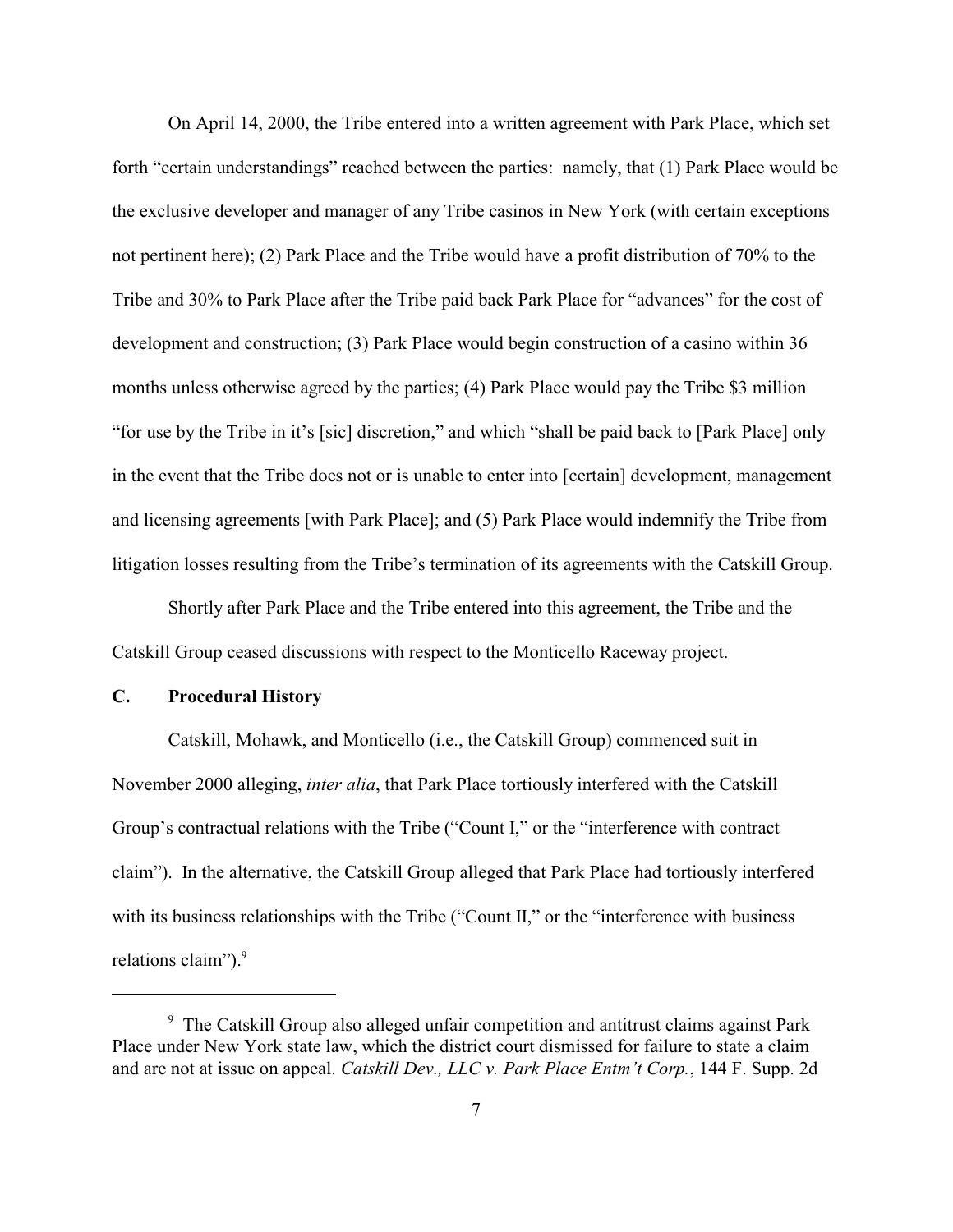Upon Park Place's motion, the district court dismissed Count I on the grounds that none of the contracts at issue was enforceable in the absence of NIGC approval. *Catskill Dev., LLC v. Park Place Entm't Corp.*, 144 F. Supp. 2d 215, 232–34 (S.D.N.Y. 2001) ("*Catskill I*"). The district court, however, permitted Count II to proceed on the ground that there was a question of fact regarding whether the Catskill Group's losses stemmed directly from Park Place's actions. *Id.* at 238–39.

The Catskill Group moved for reconsideration, arguing, *inter alia,* that one of the contracts at issue—the LPA in particular—was enforceable without NIGC approval. The district court agreed and reinstated the interference with contract claim with respect to the LPA only. *Catskill Dev., LLC v. Park Place Entm't Corp.*, 154 F. Supp. 2d 696, 703–05 (S.D.N.Y. 2001) ("*Catskill II*").

Park Place then moved the district court for reconsideration of that decision. While its reconsideration motion was pending, Park Place also moved for summary judgment on the remaining claims for tortious interference with business relations. The district court granted Park Place's motion for summary judgment, thus disposing of the entire case. *Catskill Dev., LLC v. Park Place Entm't Corp*, 217 F. Supp. 2d 423, 446 (S.D.N.Y. 2002) ("*Catskill III*"). With respect to Count I, the court held (as it had originally held in *Catskill I*, but for different reasons) that the LPA was void without NIGC approval. *Id.* at 433. With respect to Count II, the court dismissed the interference with business relations claim on the grounds that the Catskill Group (1) offered no evidence that Park Place used "wrongful means" to induce the Tribe to terminate its relationship with the Catskill Group, and (2) could not meet its burden of showing that Park

215, 239–41(S.D.N.Y. 2001).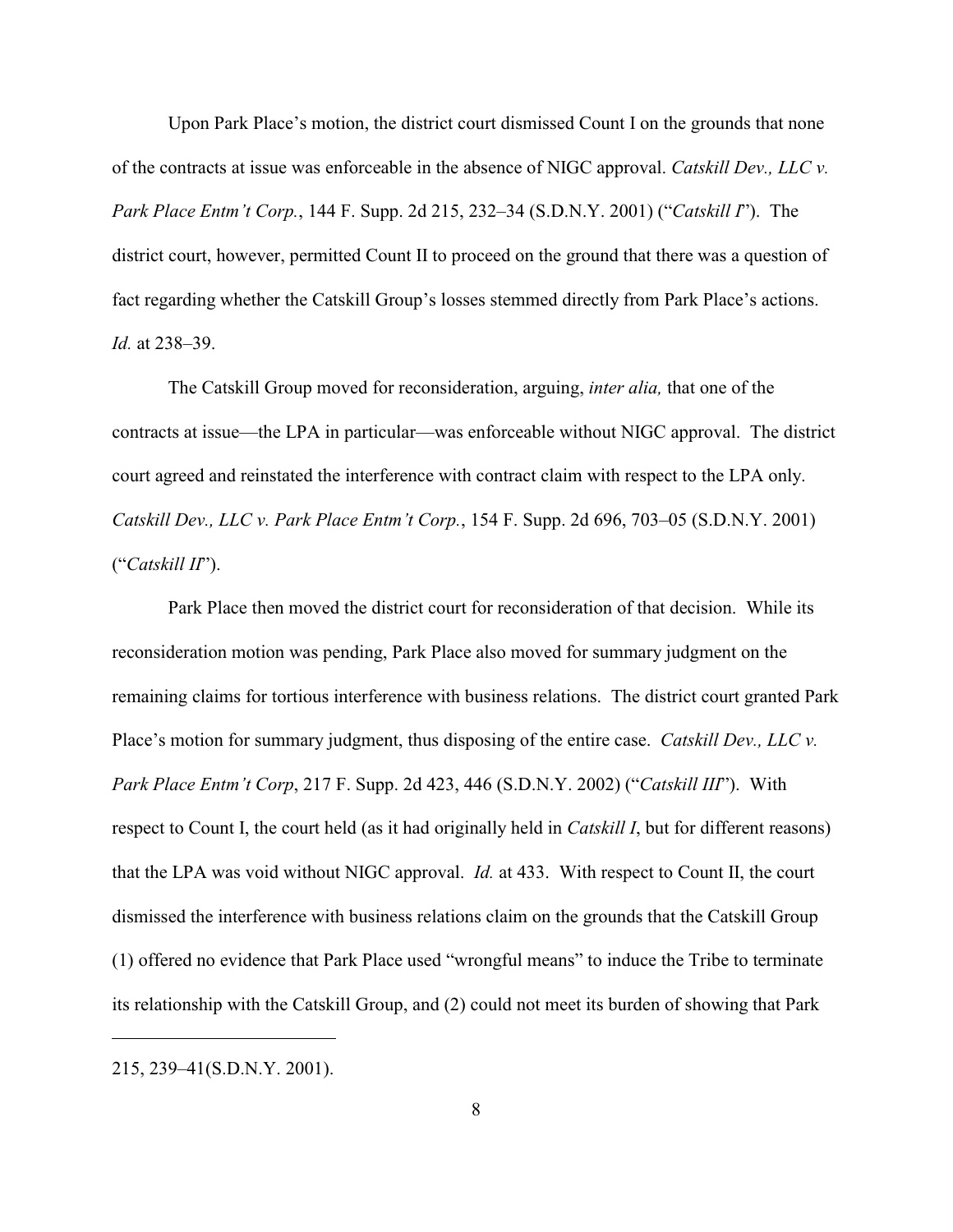Place caused the Catskill Group any harm in light of the many speculative regulatory contingencies. *Id.* at 435–46.

While the Catskill Group's appeal from that decision was pending, it moved in the district court pursuant to Federal Rule of Civil Procedure 60(b)(3) to vacate the judgment based on the Catskill Group's discovery of six audio tapes relevant to the interference with business relations claim that had not been produced during the discovery period. The district court held that Park Place's failure to disclose the tapes was the apparent product of "mistake" or misunderstanding, but nevertheless constituted "misconduct" for purposes of Rule 60(b) reopening. *Catskill Dev., LLC v. Park Place Entm't Corp.*, 286 F. Supp. 2d 309, 315 (S.D.N.Y. 2003) ("*Catskill IV*"). The court granted the Catskill Group thirty days to conduct further discovery with respect to the matters raised in the tapes. *Id.* at 321.

Shortly thereafter, in January 2004, the members of the Catskill Group assigned "all of their right, title and interest in . . . any and all [its] claims . . . against Park Place" to a trust (the "Litigation Trust"). *See* Declaration of Trust of Catskill Litigation Trust, § 2.1.<sup>10</sup> The Litigation Trust was then added as a plaintiff to the case.

After further briefing following the close of the additional discovery period, the district court held that the Catskill Group still had failed to produce any evidence of wrongful means for purposes of the interference with business relations claim, and reaffirmed its grant of summary judgment in favor of Park Place. *Catskill Dev., LLC v. Park Place Entm't Corp*., 345 F. Supp. 2d

 $10$  Available at http://www.sec.gov/Archives/edgar/data/1278539/000092189504000172/ ex32tos1\_02032004.htm.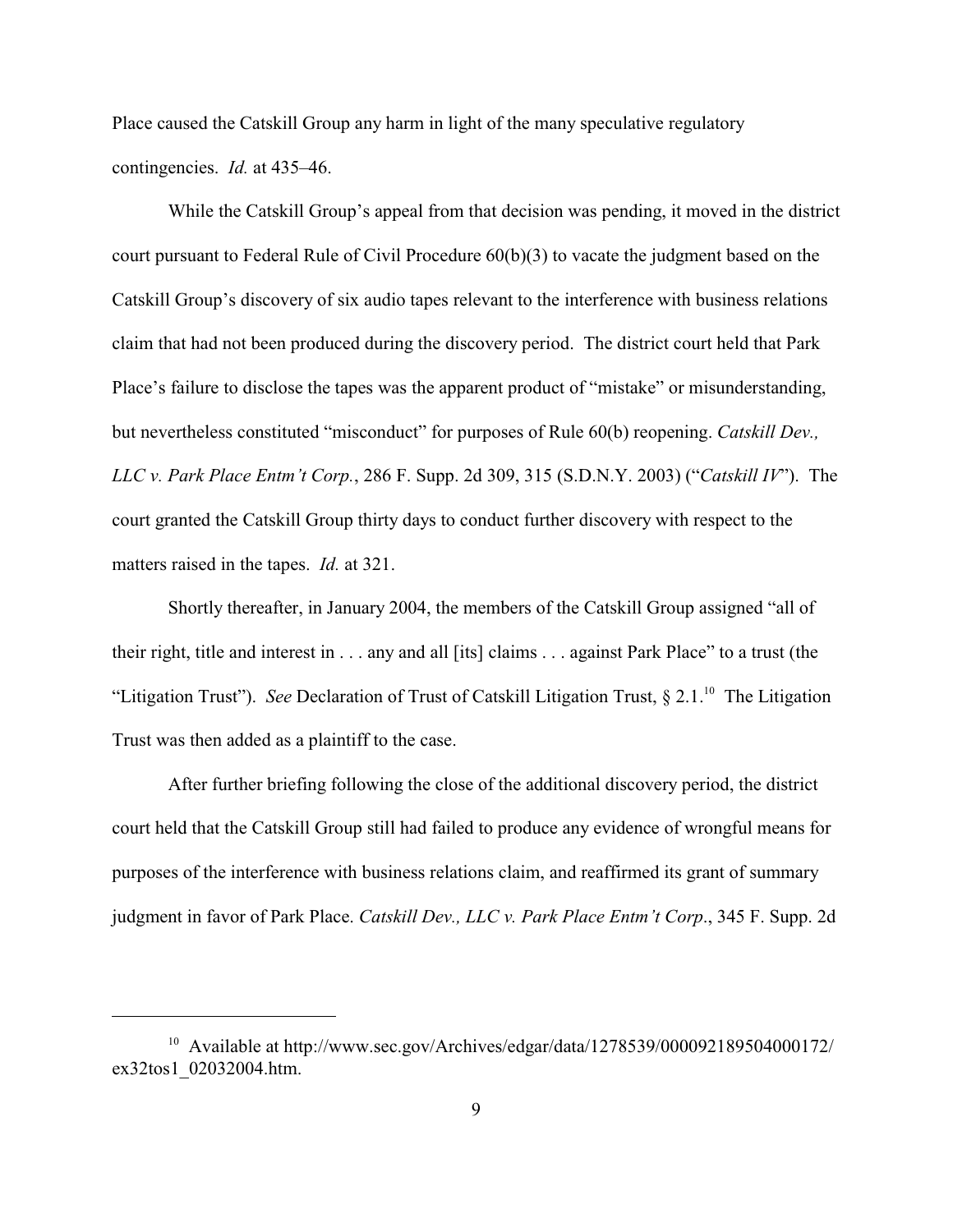360, 368 (S.D.N.Y. 2004) ("*Catskill V*"). The Catskill Group, now joined by the Litigation Trust, reinstated its earlier appeal.

On appeal, a jurisdictional defect was revealed for the first time: two of the original plaintiffs, Catskill and Mohawk, were not completely diverse from Park Place. Absent complete diversity, federal jurisdiction did not exist under 28 U.S.C. § 1332. We thus remanded the case to the district court to address, *inter alia*: (1) whether Park Place and Monticello were completely diverse for jurisdictional purposes at the time the action was commenced; and (2) whether dismissal of Catskill (the signatory to the LPA) and Mohawk (the signatory to the MA) from the case would result in undue prejudice to Monticello (the signatory of the DCA) or Park Place.<sup>11</sup> *Catskill Litig. Trust v. Park Place Entm't Corp.*, 169 Fed. App'x 658, 660–61 (2d Cir. 2006).

Upon the parties' stipulation, the district court signed an order, pursuant to Federal Rule of Civil Procedure 21, dismissing from the original action all but Monticello and Park Place, which the district court determined were completely diverse at the time the original complaint was filed.<sup>12</sup> Subsequently, the trustees of the Litigation Trust filed a new complaint against Park Place, and the district court consolidated the new and original actions under Federal Rule of Civil

 $11$  We also remanded for the district court to determine whether Monticello was a third-party beneficiary of the LPA and whether New York law permits a third-party beneficiary of a contract to recover damages for tortious interference with that contract, but those issues are not pertinent to our disposition of the case.

<sup>&</sup>lt;sup>12</sup> Pursuant to the Rule 21 factors, the district court found "that Catskill and Mohawk" were dispensable parties given that complete relief could be accorded between the remaining parties, and because any judgment against Monticello in this action would have preclusive effect against Catskill and Mohawk." *Debary v. Harrah's Operating Co.,* 465 F. Supp. 2d 250, 260 (S.D.N.Y. 2006). Additionally, the stipulation among the parties provided sufficient evidence that no party to the litigation would "suffer prejudice by virtue of the dismissal." *Id.* (citing *Newman-Green, Inc. v. Alfonzo-Larrain*, 490 U.S. 826, 832 (1989)).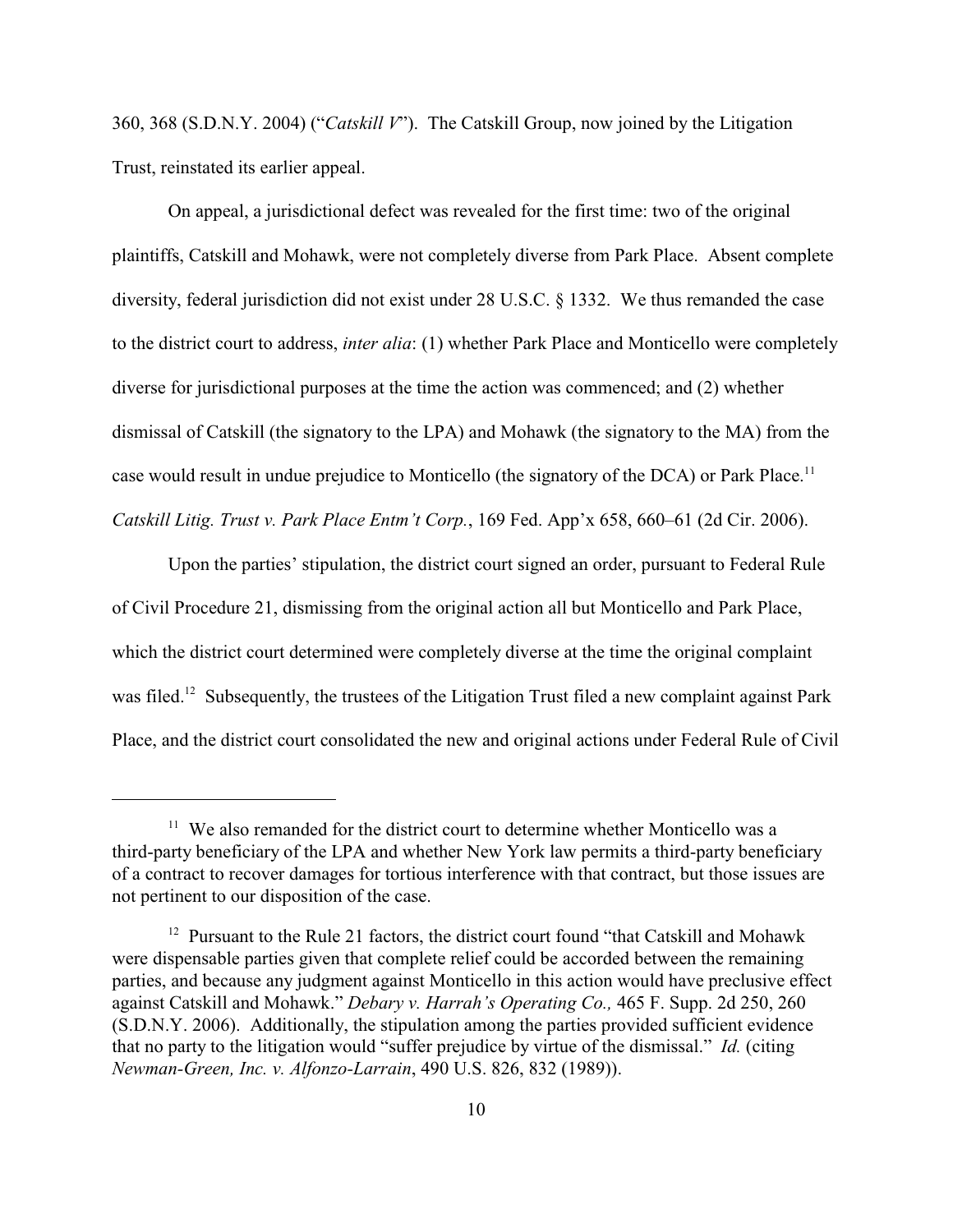Procedure 42(a). *Debary v. Harrah's Operating Co.,* 465 F. Supp. 2d 250, 260 (S.D.N.Y. 2006) ("*Catskill VI*").

After six district court opinions and two prior appeals, the case now returns to us for a third time.

### **DISCUSSION**

# **I. JURISDICTION**

Although the parties do not contest our jurisdiction, we are obliged to ascertain it independently. *See, e.g., Joseph v. Leavitt*, 465 F.3d 87, 89 (2d Cir. 2006) ("Although neither party has suggested that we lack appellate jurisdiction, we have an independent obligation to consider the presence or absence of subject matter jurisdiction *sua sponte.*"). We conclude that we have jurisdiction over both the original and consolidated action. First, with respect to the original action that we previously remanded for a jurisdictional finding, we see no factual error in the district court's determination that the remaining parties—Monticello and Park Place—were completely diverse at the time that action was commenced.

Second, with respect to the subsequently commenced action by the trustees, we are satisfied upon our review of the trust agreement and our questioning of the parties at oral argument that diversity jurisdiction exists over that action as well. For purposes of diversity jurisdiction, the citizenship of the fiduciary—not the beneficiary—generally controls. *See O'Brien v. AVCO Corp*., 425 F.2d 1030, 1032 (2d Cir. 1969) (citing *Dodge v. Tulleys*, 144 U.S. 451 (1892)). An exception exists where there is evidence of collusion for the purpose of obtaining federal jurisdiction. *See* 28 U.S.C. § 1359; *see also Navarro Sav. Ass'n v. Lee*, 446 U.S. 458, 465–66 (1980) (holding that trustees who were "real parties in interest" could invoke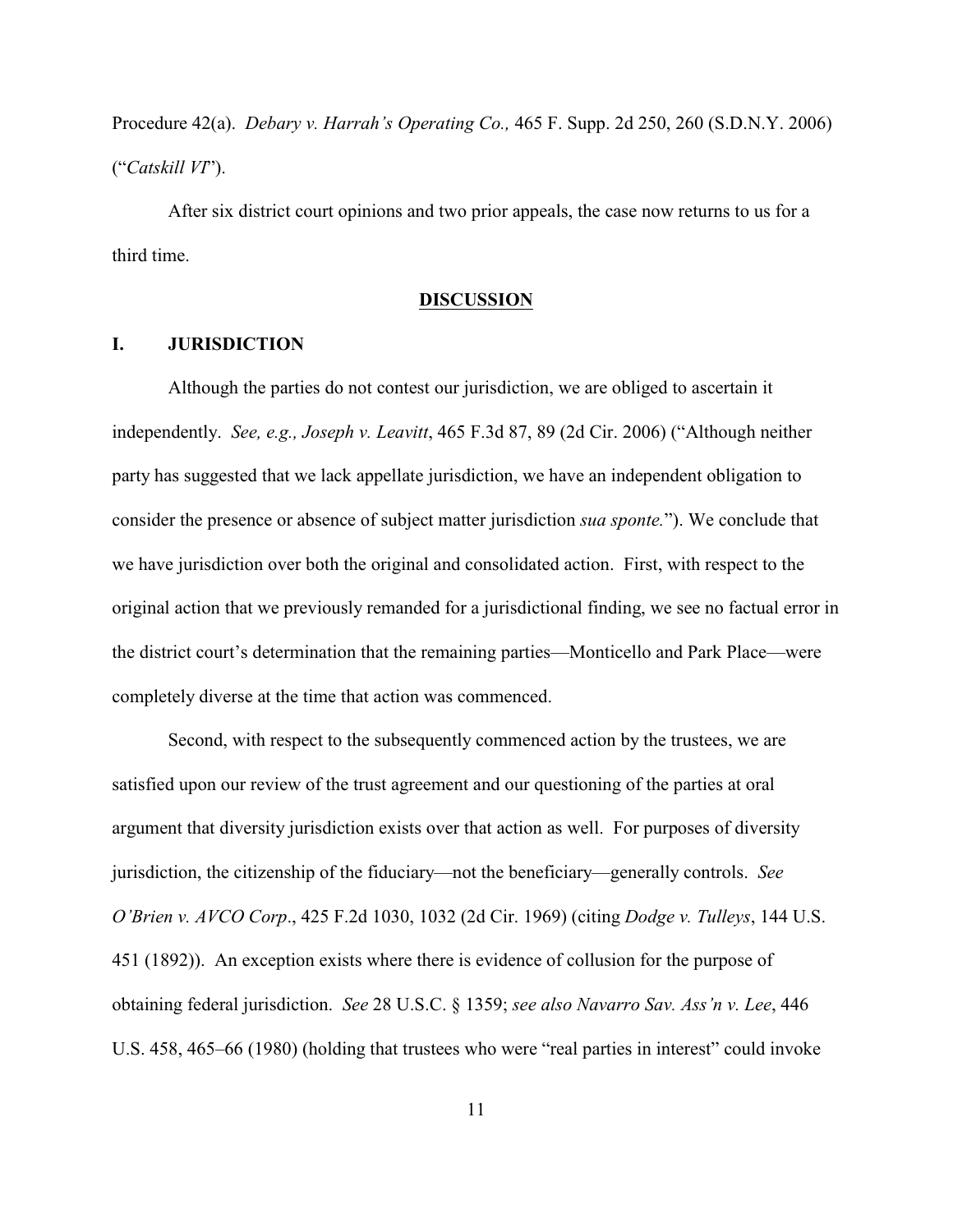diversity jurisdiction on the basis of their own citizenships, in the absence of allegations of sham or collusion to manufacture diversity jurisdiction).

Specifically, under the so-called "anti-collusion" statute, 28 U.S.C. § 1359, "[a] district court shall not have jurisdiction of a civil action in which any party, by assignment or otherwise, has been improperly or collusively made or joined to invoke the jurisdiction of such court." We explained in *Airlines Reporting Corp. v. S & N Travel, Inc.* that:

We give careful scrutiny to assignments which might operate to manufacture diversity jurisdiction, the reasons for which we have made abundantly clear: such devices, unless controlled, can provide a simple means of expanding federal diversity jurisdiction far beyond [its] purpose. The cautious eye with which we view such assignments ensures that parties do not inappropriately channel ordinary tort and contract litigation, essentially disputes of a local nature, into the federal courts. Accordingly, we construe section 1359 broadly to bar any agreement whose "primary aim" is to concoct federal diversity jurisdiction.

58 F.3d 857, 862 (2d Cir. 1995) (citations and quotation marks omitted); *see also Kramer v.*

*Caribbean Mills, Inc.*, 394 U.S. 823, 825–26 (1969) (explaining that the purpose of the anti-

collusion statute was "to prevent the manufacture of Federal jurisdiction by the device of assignment") (internal quotation marks omitted). In assessing whether an assignment is improper or collusive, several factors may be relevant, including but not limited to: "the assignee's lack of a previous connection with the claim assigned; the remittance by the assignee to the assignor of any recovery; whether the assignor actually controls the conduct of the litigation; the timing of the assignment; the lack of any meaningful consideration for the assignment; and the underlying purpose of the assignment." *Airlines Reporting Corp.*, 58 F.3d at 863 (citations omitted). No single factor is dispositive. *Id.*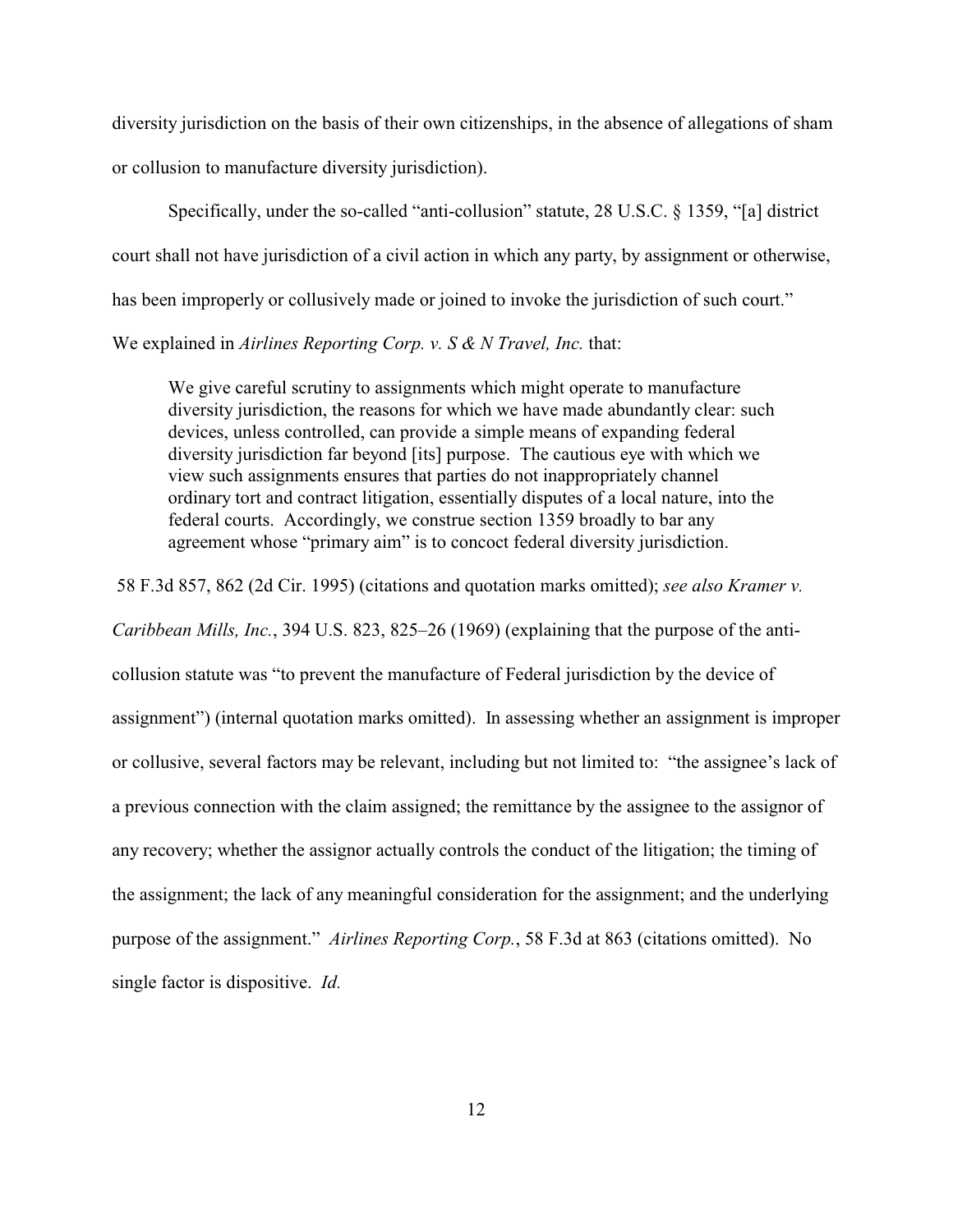Here, we are satisfied that the Litigation Trust was not created for the improper purpose of manufacturing federal jurisdiction. To begin with, we are assured by appellants' counsel that the Trust was created *prior* to counsel's discovery of the jurisdictional defect. Moreover, a SEC filing supports the appellants' assurances to us that the Litigation Trust was created for a legitimate business purpose; to wit, as a "condition to closing" a consolidation deal among Catskill, Mohawk and Monticello. Finally, the express terms of the Trust agreement place full responsibilities and powers over the litigation in the Trustees, and we have no reason to believe that these terms of the agreement are not being honored. We are thus satisfied that jurisdiction exists over the consolidated cases before us. *See Navarro*, 446 U.S. at 463–65.

#### **II. INTERFERENCE WITH CONTRACT CLAIM**

To state a contract-interference claim under New York law, a plaintiff must demonstrate the existence of a valid contract, the defendant's knowledge of the contract's existence, that the defendant intentionally procured a contract breach, and the resulting damages to the plaintiff. *E.g., Int'l Minerals & Res., S.A. v. Pappas*, 96 F.3d 586, 595 (2d Cir. 1996); *Lama Holding Co. v. Smith Barney Inc.*, 88 N.Y. 2d 413, 424, 646 N.Y.S. 2d 76, 82, 668 N.E.2d 1370, 1375 (1996). Only the first element—the existence of a contract—is at issue here. The district court held that the Catskill Group could not satisfy this element as a matter of law because its contracts with the Tribe were void in the absence of prior NIGC approval under 25 C.F.R. § 533.7 (providing that "[m]anagement contracts . . . that have not been approved by the Secretary of the Interior or the Chairman . . . are void").

On appeal, the Catskill Group raises three principal challenges to the district court's determination in this regard. First, it claims that the federal voiding provisions do not apply to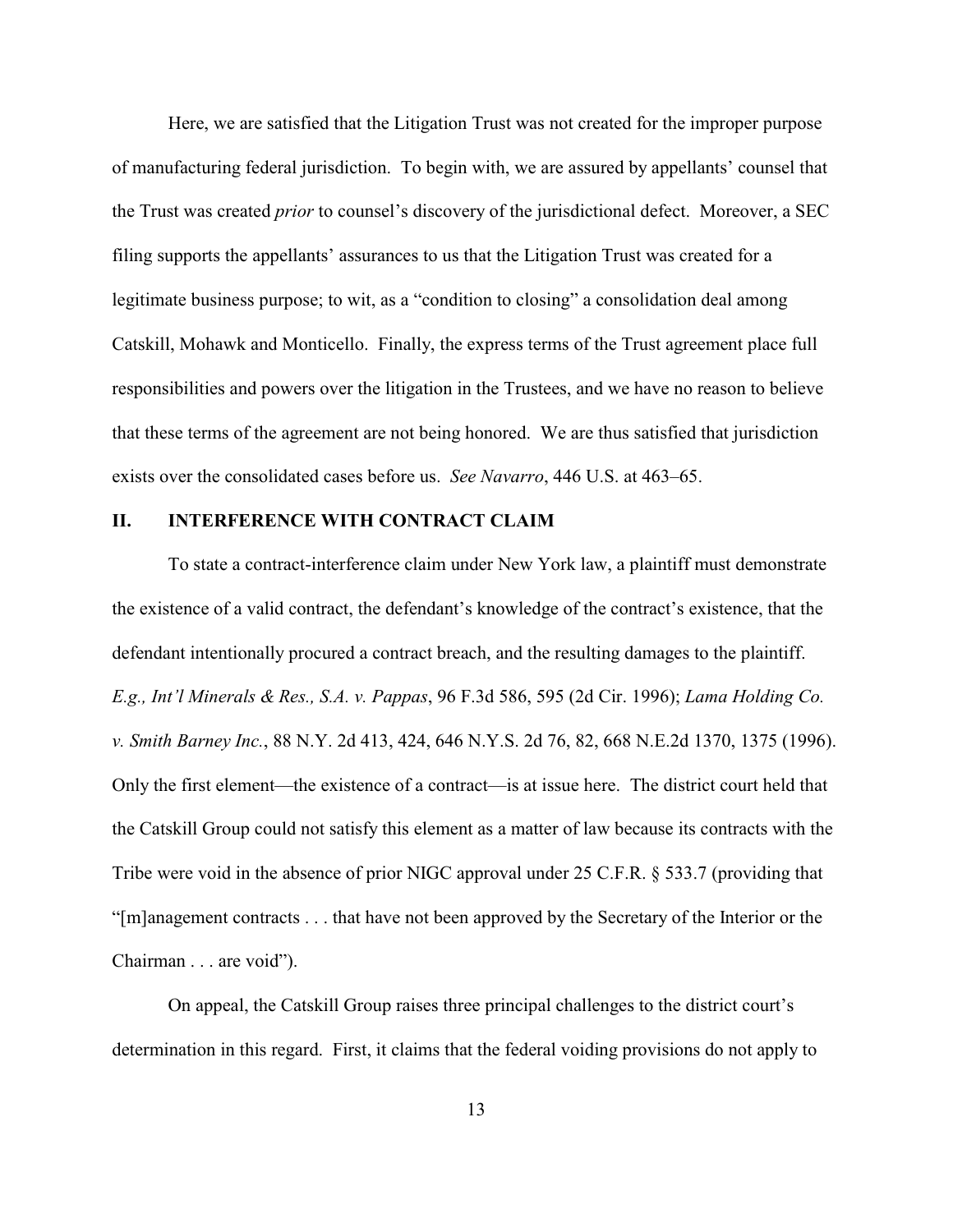any of the contracts at issue—the MA (Management Agreement), the LPA (Land Purchase Agreement), and the DCA (Development and Construction Agreement)—because these contracts concern lands that are not yet "Indian lands." Second, the Catskill Group argues that the voiding provisions do not invalidate the Tribe's precursory obligations to act in good faith in seeking required agency approvals. Third, it argues that even if the voiding provision of 25 C.F.R. § 533.7 applies to the MA, it does not apply to the LPA or DCA because those agreements do not contain gaming management provisions.<sup>13</sup> We address, and reject, each of these assertions in turn below.

## **A. "Indian Lands"**

IGRA defines "Indian lands," in relevant part, as "lands within the limits of any Indian Reservation" or "lands title to which *is* . . . held in trust by the United States for the benefit of any Indian tribe." 25 U.S.C. § 2703(4) (emphasis added).<sup>14</sup> The Catskill Group argues that while the LPA contemplated a land transfer from Catskill to the United States in trust for the Tribe, the land was owned by Catskill at all relevant times, and thus was not land that "is" Indian land subject to the NIGC's voiding provision. The Catskill Group further asserts that this interpretation does not result in a regulatory gap because any proposed gaming on lands not yet held in trust would be regulated by state law, and nothing in IGRA would require states to allow Indian gaming on the site. We disagree with this interpretation of IGRA.

 $13$  The Catskill Group also alleges that New York law allows a contract interference claim even where the underlying contract is void under federal law. Because New York law plainly predicates contract interference on the existence of a valid contract, this argument is frivolous.

<sup>&</sup>lt;sup>14</sup> Likewise, 25 U.S.C.  $\&$  81 defines "Indian lands" to include "lands the title to which *is* held by the United States in trust for any Indian tribe." (emphasis added).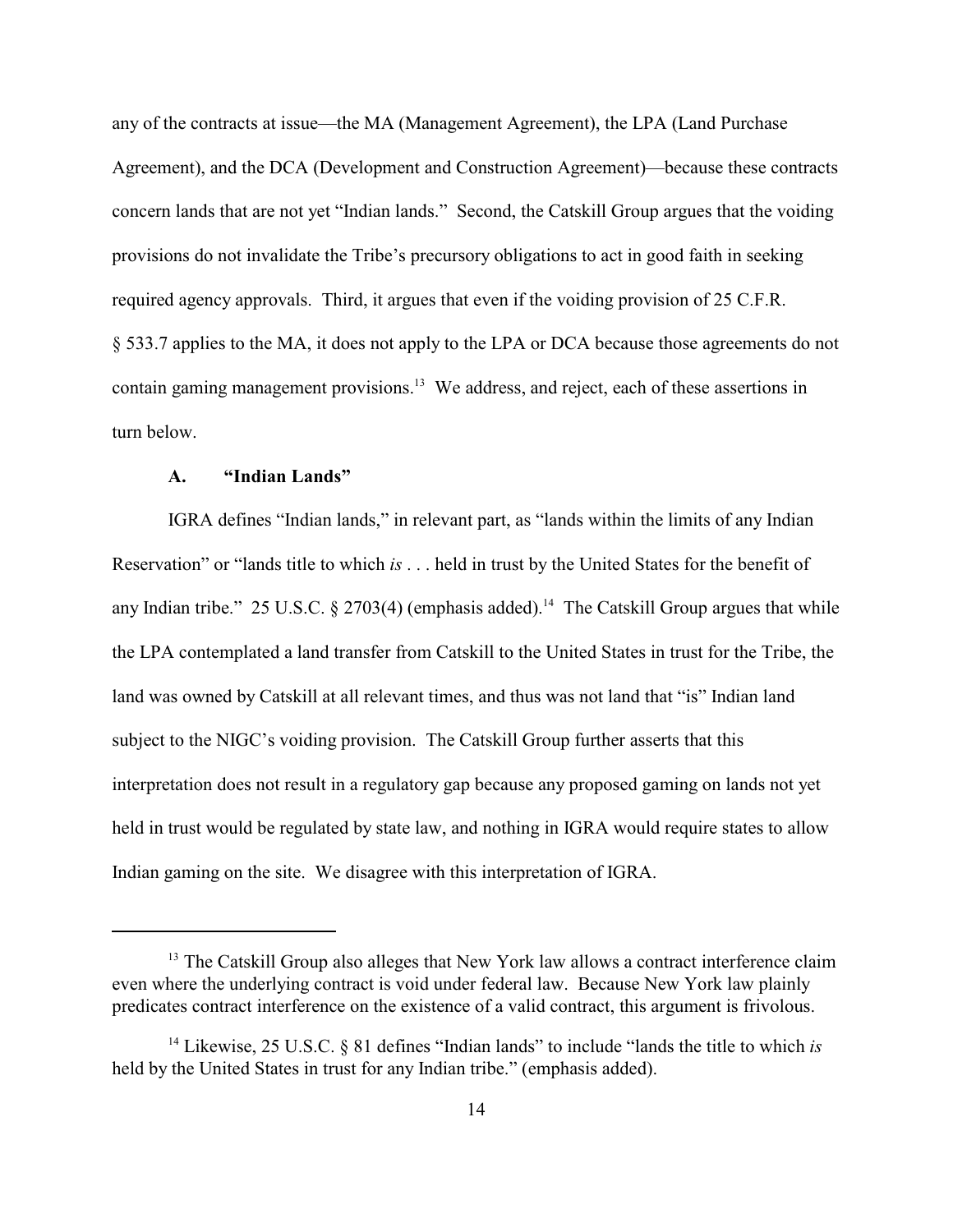To begin with, the NIGC's authority to approve management contracts does not appear to hinge on whether the contract relates to Indian lands. Neither the governing statutes relating to gaming management contracts, 25 U.S.C. §§ 2710(d)(9), 2711, nor the NIGC's implementing regulations, 25 C.F.R. §§ 533.1, 533.7,<sup>15</sup> expressly require that a gaming contract relate to Indian lands for it to be subject to NIGC approval. Indeed, the absence of any mention of "Indian lands" in § 2710(d)(9) or § 2711 stands in contrast to many of the surrounding statutory provisions, which are *expressly* limited in some way to Indian lands. *See, e.g.*, 25 U.S.C. §§ 2710(d)(1), (2), (3), (5), (7), (8) (relating to class III gaming "on Indian lands"); *id.* §§ 2710(b) (1), (2), (4) (relating to class II gaming "on Indian lands").

Even if we were to read an "Indian land" requirement into the governing statutes and regulations at issue, we would nevertheless reject the Catskill Group's proposed application of any such requirement to the circumstances of this case. The Dictionary Act, 1 U.S.C. § 1, instructs that "[i]n determining the meaning of any Act of Congress, unless the context indicates

25 C.F.R. § 533.7 provides:

Management contracts and changes in persons with a financial interest in or management responsibility for a management contract, that have not been approved by the Secretary of the Interior or the Chairman in accordance with the requirements of this part, are void.

 $15$  25 C.F.R. § 533.1 provides:

Subject to the Chairman's approval, an Indian tribe may enter into a management contract for the operation of a class II or class III gaming activity. (a) Such contract shall become effective upon approval by the Chairman. (b) Contract approval shall be evidenced by a Commission document dated and signed by the Chairman. No other means of approval shall be valid. (c) Contracts approved by the Secretary remain effective until approved or disapproved by the Chairman.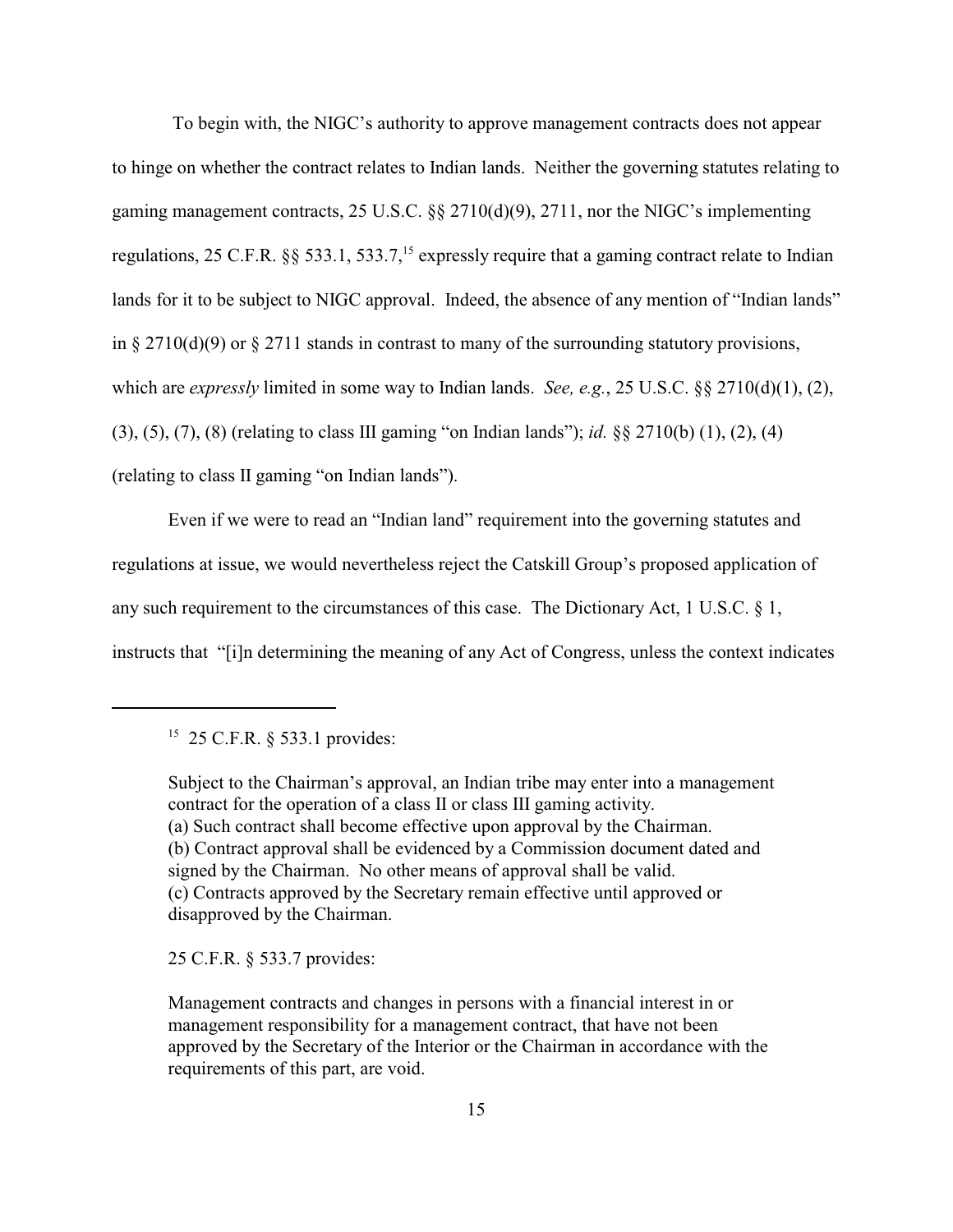otherwise . . . words used in the present tense include the future as well as the present." Thus, when construing the definition of "Indian lands" in 25 U.S.C. § 2703(4), the Dictionary Act instructs us to read the words "which *is* held in trust " to also include land that *will be* held in trust. *Cf. Guidiville Band of Pomo Indians v. NGV Gaming, Ltd.*, 531 F.3d 767, 784 (9th Cir. 2008) (Smith, J., dissenting).<sup>16</sup> The Catskill Group's narrow interpretation—which would give the NIGC review authority over only contracts relating to already existing Indian land—would thwart Congress's intent to have the NIGC oversee contracts for the purpose of promoting the best interests of Indian tribes. *See* 25 U.S.C. §§ 2701, 2702. There is no dispute here that the purpose of all of the contracts at issue was to build and operate a casino on what was intended to become Indian land. Indeed, in the absence of acquisition of Indian land, the casino project was a non-starter both by law, *see* 25 U.S.C. § 2701(5), and contract.

Moreover, the Catskill Group's argument that states would fill the IGRA regulatory gap falls short. Congress intended that there would be both federal and state review of gaming contracts; however, the two serve entirely separate functions. Federal approval is designed to ensure that the contracts tribes enter into are fair and reasonable. State compacts, however, are

<sup>&</sup>lt;sup>16</sup> In *Guidiville*, the Ninth Circuit addressed the meaning of "is" in the context of 25 U.S.C. § 81's definition of Indian lands. 531 F.3d at 774. The majority opinion concluded, in that context, that "is" should be given its literal meaning and that the Dictionary Act did not apply because the "context" in which the term was used appeared to indicate that Congress did not intend "is" to mean "will be." *Id.* at 774–79. *Guidiville* is distinguishable insofar as it was interpreting § 81, which expressly pertained to encumbrances of "Indian land," rather than to management contracts. *Id.* at 769. Moreover, in *Guidiville*, no land had yet been acquired or even identified for gaming purposes by either of the contracting parties. *Id.* at 770–71. To the extent these differences are not material to the Ninth Circuit's majority opinion, we nevertheless agree with Judge Smith's dissenting view that transactions involving land that "will be" held in trust trigger the agency's review authority, especially where specific land to be taken into trust is identified in the operative agreements. S*ee id.* at 783–87.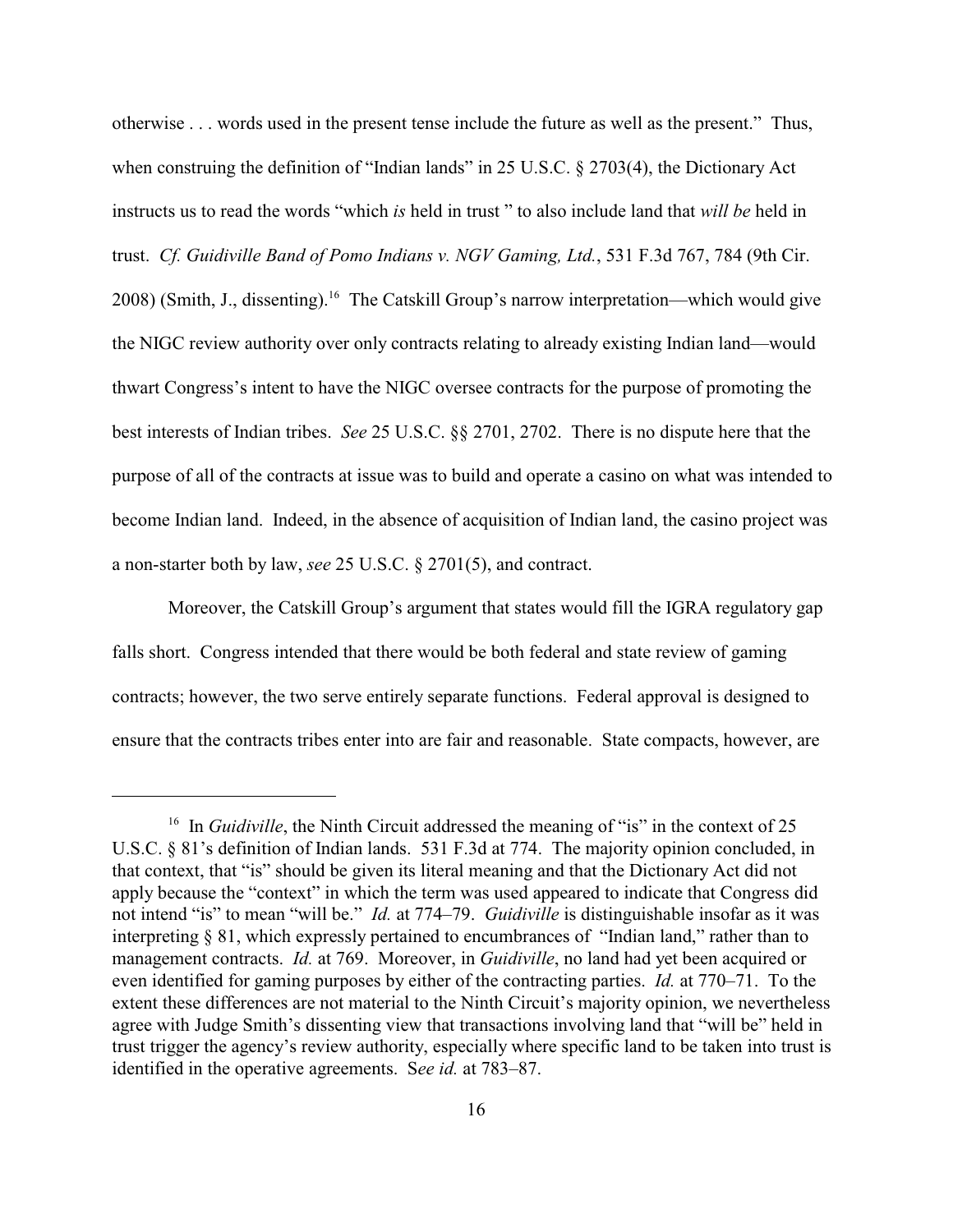designed to protect the state's taxing authority and police powers over gaming and are not designed to protect tribal interests.

In reaching our conclusion that the NIGC's review and approval authority extends to the contracts at issue, we have considered the 2000 opinion letter by the deputy general counsel for the NIGC issued in an unrelated case—but relied upon by the Catskill Group here—that asserts that land intended to be placed into trust, but not yet held in trust by the United Sates, is not Indian land. Letter from Penny J. Coleman, Deputy General Counsel, NIGC to Chief, Region V (July 30, 2001) ("Coleman Opinion Letter").<sup>17</sup> Because this position was set forth in an opinion letter and has not been promulgated by an NIGC regulation, this Court owes it only the limited deference set forth in *Skidmore v. Swift & Co.*, 323 U.S. 134, 140 (1944). *See Christensen v. Harris County*, 529 U.S. 576, 587 (2000) (holding that agency interpretations in opinion letters "lack the force of law" and are entitled only to *Skidmore* deference). As such, the interpretation reflected in the Coleman Opinion Letter is entitled to deference only to the extent that it has the power to persuade us. *Id.* We conclude this letter lacks persuasive power.

The Opinion Letter is based on nothing more than a literal reliance on the statutory language's use of the present tense, which, for the reasons we have already explained, is contrary to the Dictionary Act and would be inconsistent with congressional design. Moreover, we have reason to doubt that the deputy counsel expected her opinion to be binding in future, unrelated cases. Her conclusions were hedged as "preliminary" and were expressly limited to the facts

 $17$  The Opinion Letter states: "While we understand that the Tribe seeks to have these lands placed into trust, these lands are not presently held in trust by the United States for the benefit of the Tribe. Therefore, the lands . . . are not trust lands [for purposes of 25 U.S.C. § 2703(4)(b)]," and are thus not Indian lands. Coleman Opinion Letter at 3.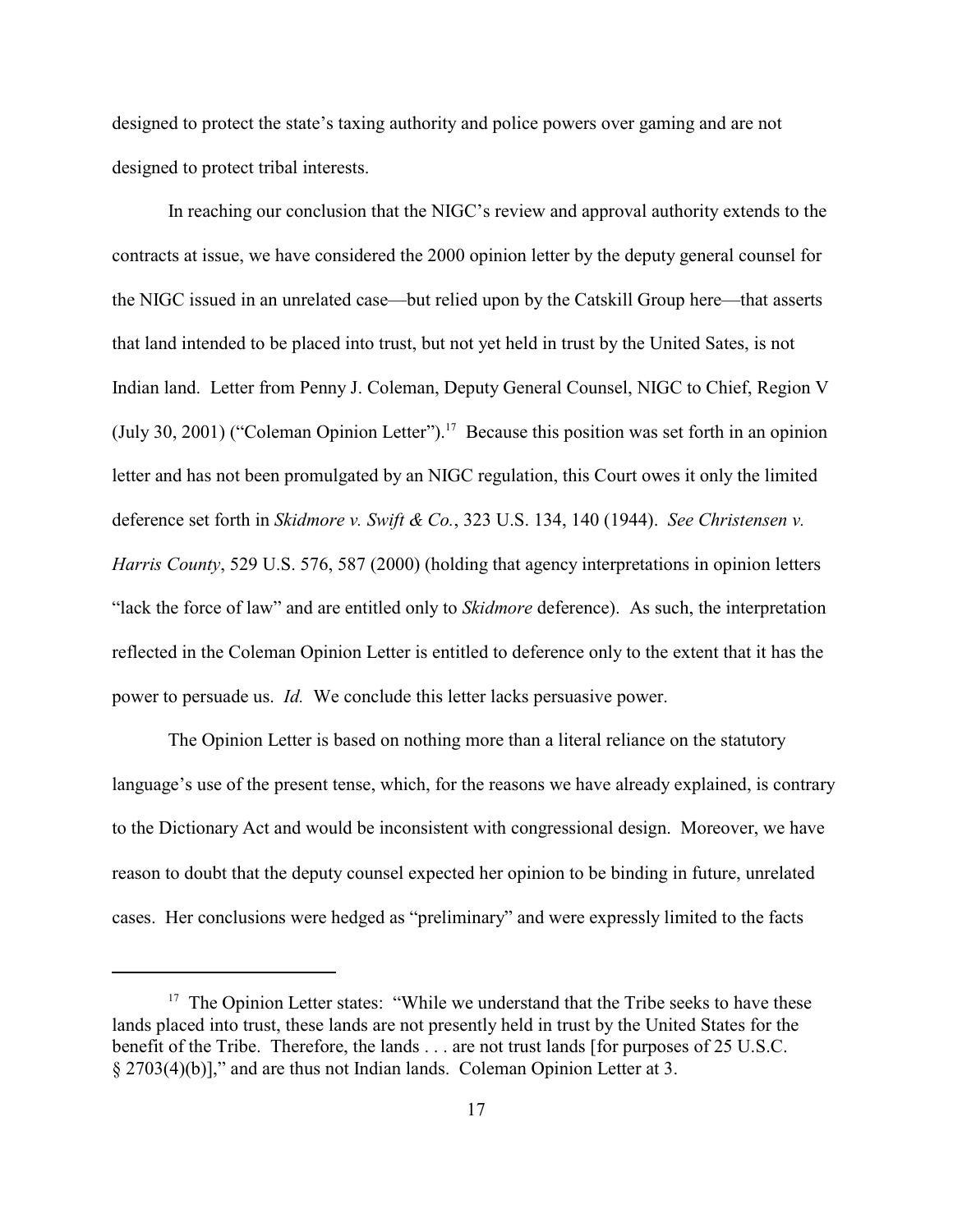before her. *See* Coleman Opinion Letter at 1. Further, we believe it is telling that in the cases currently before us, the NIGC actively reviewed the at-issue contracts, and, as discussed further below, rejected them. Thus, to the extent the Opinion Letter reflected NIGC policy regarding "Indian lands," this policy appears to be inoperative based on the NIGC's actions in these cases. Under these circumstances, we decline to defer to the Opinion Letter.

## **B. "Operative" Versus "Precursory" Obligations**

We also reject the Catskill Group's assertion that the federal voiding provisions apply at most to the "operative" provisions of the contracts at issue, but not the "precursory" obligation of the Tribe to use reasonable best efforts in obtaining the requisite government approvals. The same argument was rejected by the Ninth Circuit in *A.K. Mgmt. Co. v. San Manuel Band of Mission Indians*, 789 F.2d 785, 788–89 (9th Cir. 1986). In *A.K.*, a bingo contractor entered into an agreement to construct a bingo facility and operate bingo games on the Indian tribe's reservation. *Id.* at 786. The agreement was never signed or approved by the BIA, which, prior to the establishment of the NIGC, was the agency responsible for overseeing gaming contracts under 25 U.S.C. § 81. *Id.* Three days after the agreement was signed, the contractor was notified that the Indian tribe would not recognize the agreement. *Id.* The contractor filed a suit in district court seeking a declaration that the agreement was valid, binding, and enforceable, but the district court dismissed the contractor's complaint. *Id.* On appeal, the contractor argued, *inter alia*, that the tribe was subject to both an express and implied duty of good faith and fair dealing to seek the BIA's approval. *Id.* at 788. The contractor further argued that the tribe should not be allowed to escape contractual liability by its own failure to act. The Ninth Circuit rejected these arguments, explaining: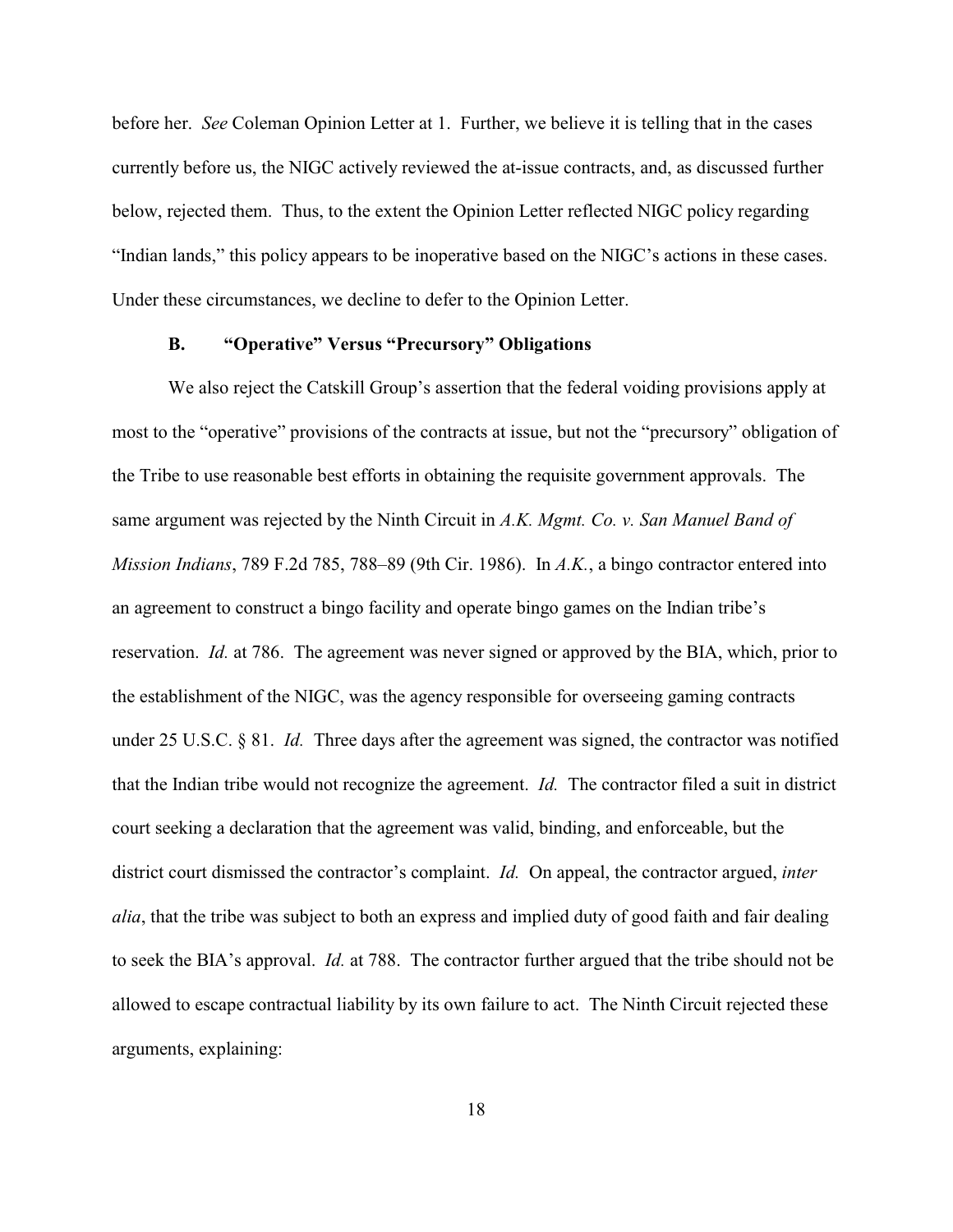Whatever the persuasive force of these arguments, it is doubtful that general contract principles apply to an agreement subject to 25 U.S.C. § 81 (1982). Section 81 explicitly provides that a contract is "null and void" without written approval from the BIA. Therefore it is logical to conclude that an agreement without BIA approval must be null and void in its entirety. No part of it may be enforced or relied upon unless and until BIA approval is given. BIA approval is an absolute prerequisite to the enforceability of the contract. To give piecemeal effect to a contract as urged by [appellant], would hobble the statute. The plain words of section 81 simply render this contract void in the absence of BIA approval. Since it is void, it cannot be relied upon to give rise to *any* obligation by the [tribe], including an obligation of good faith and fair dealing. Accordingly, we find that general contract principles do not impose a duty on the [tribe] to seek BIA approval of the Agreement.

*Id.* at 789 (footnote omitted).

We are persuaded by both the reasoning and holding of *A.K*. Like § 81, the federal review provisions at issue in our case are broadly worded, are designed to protect the best interests of Indian tribes, and do not draw the distinction between operational and precursory obligations urged upon us by the Catskill Group.

Moreover, we are unmoved by the Catskill Group's broader policy argument that the enforcement of good faith obligations is, on balance, in the best interest of Indian tribes. Specifically, the Catskill Group argues that it "hardly serves tribal interests to have 'freedom' to walk away from a bargained-for obligation to seek approval after its contracting partner has spent much time and money doing the arduous legwork involved in the approval process; rather, this will only imperil a tribe's ability in the first instance to find worthy partners prepared to contract on favorable terms."

While in theory it is *possible* that investors may be less inclined to deal with Indians who are free to disregard obligations to perform in good faith, we are aware of no empirical evidence that supports this concern. Indeed, to allow tribes the ability to walk away from a deal prior to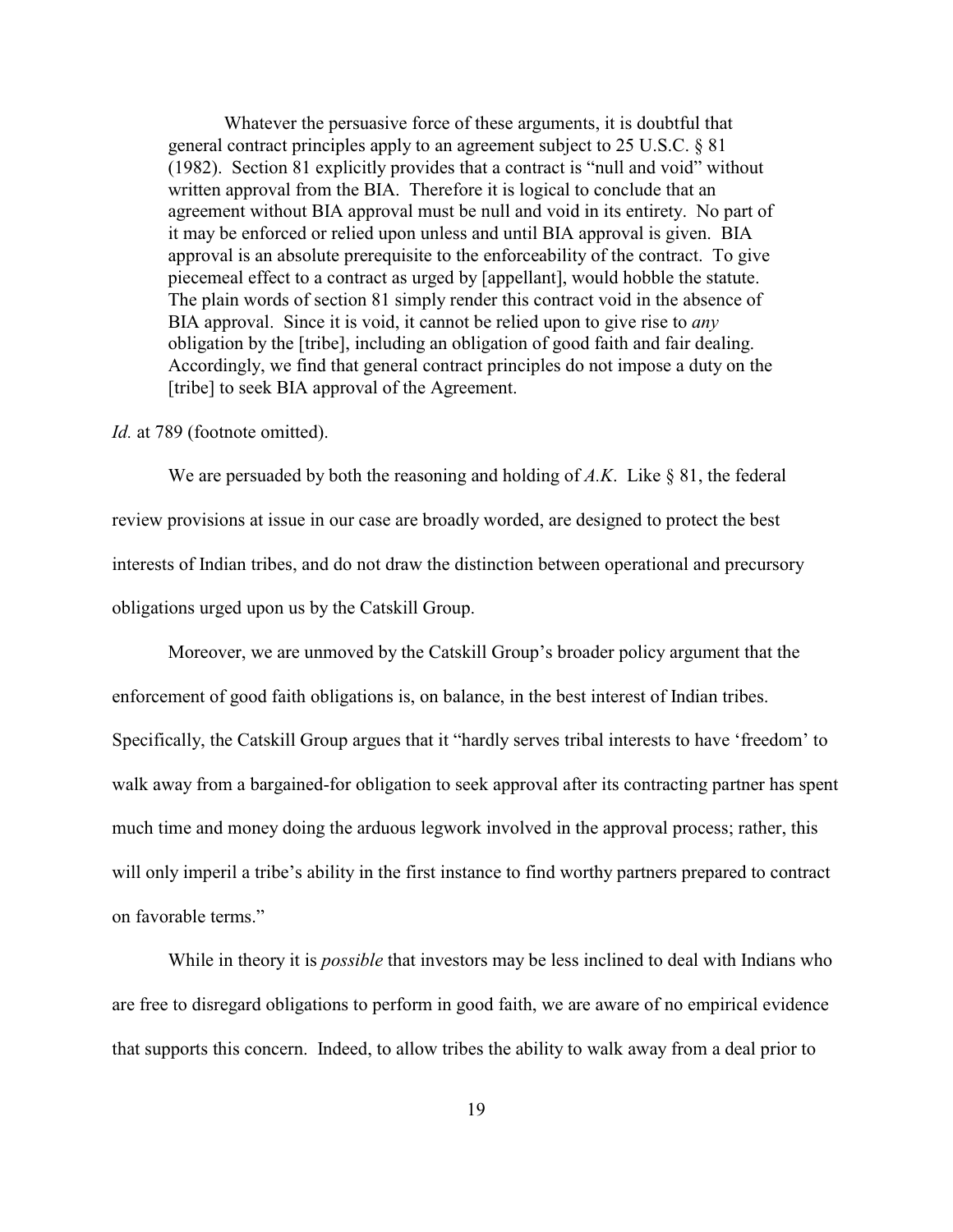agency approval seems at least equally likely to promote the ends of IRGA: an investor who fears losing a tribe's partnership to a competitor can protect itself by offering a more attractive deal to a tribe, which is in that tribes's best interest.

Finally, the Catskill Group's reliance on *Vanadium Corp. of Am. v. Fidelity & Deposit Co.*, 159 F.2d 105 (2d Cir. 1947), is unavailing. In *Vanadium*, two non-Indian parties contracted for a variety of mining lease assignments. *Id.* at 106. Because the land underlying the leases belonged to the Navajo tribe of Indians, a federal statute was triggered, requiring pre-approval by the Secretary of the Interior for any transfer or assignment of a mining lease on Indian land. *Id.* (citing 25 U.S.C. § 396a). Additionally, the parties separately contracted for a provision providing that "in the event the assignments were not approved . . . the agreement would be deemed cancelled." *Id.* Thereafter, the plaintiff determined that the assignments were unfavorable, refused to cooperate in seeking federal approval (which consequently was denied), and sought return of his deposit, arguing that the contracts were "dead" without approval. *Id.* at 107-08. This Court disagreed, explaining that "[i]t was surely not the intent of the parties when they made an apparently binding assignment that the plaintiff should have the power to invalidate the assignment by not filing it for approval. On the contrary, it must have been assumed that plaintiff would reasonably file it and in good faith seek its approval." *Id.* at 108.

While the above-quoted language from *Vanadium* offers some support for the Catskill Group's theory that agreements to act in good faith are enforceable even prior to receipt of government approval, *Vanadium* did not establish a *per se* rule to that effect. Moreover, *Vanadium* is distinguishable from this case in two crucial respects. First and foremost, in *Vanadium* the plaintiff's argument that the agreement was void absent federal approval had a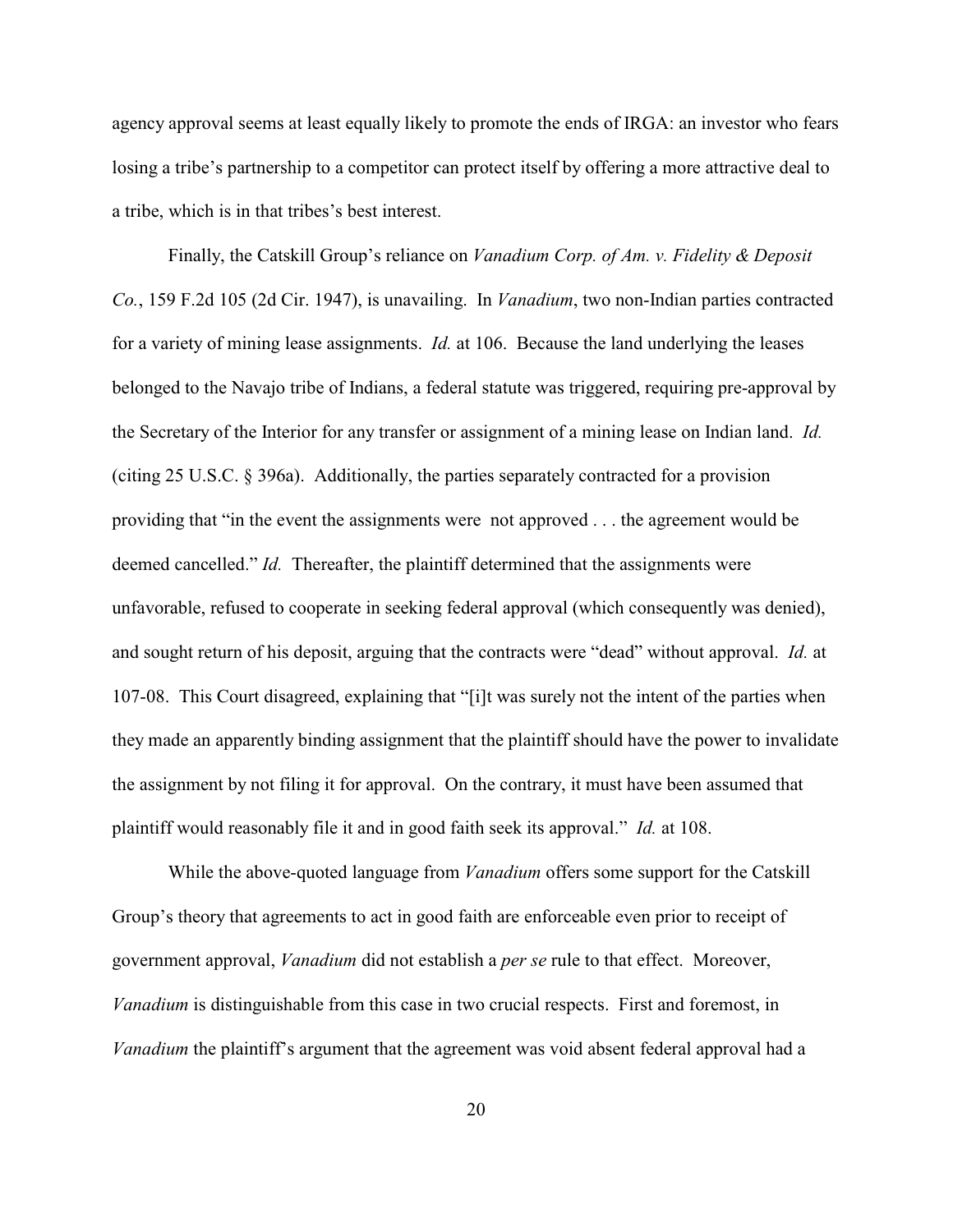contractual genesis; neither the statute nor regulation at issue, 25 U.S.C. § 396a and 25 C.F.R. § 186.26, contained a voiding provision. Accordingly, this Court applied the general contract principle of good faith to decide the case. *See id.* at 108 (noting plaintiff's breach of a "condition precedent"—good faith—to the contract and citing to the Restatement (Second) of Contracts § 395). Here, however, we confront a voiding provision entrenched within a federal regulation, 25 C.F.R. § 533.7, suggesting a federal intent that, lacking the Secretary's approval, contracts subject to IGRA are void *ab initio,* notwithstanding general contract principles to the contrary, like good faith. Second, unlike in this case, the parties in *Vanadium* were not Indian, thus the underlying policy of promoting Indian interests was not upset by the invocation of general contract principles. Indeed, such policy concerns did not appear to have been given any consideration by the panel in that case.<sup>18</sup>

<sup>&</sup>lt;sup>18</sup> The Catskill Group also relies on *Thorstenson v. Norton*, 440 F.3d 1059, 1060 (8th Cir. 2006), where an Indian and his non-Indian wife contracted to sell various land tracts to two non-Indian purchasers (Thorstenson's predecessors-in-interest), including land held in trust by the United States. Under 25 C.F.R. § 152.17, trust land requires authorization from the Secretary of the Interior before it can be sold, and a separate contract stipulated that if such authorization was not acquired the sellers would transfer into escrow money the buyers had already conveyed as a down payment. *Id.* at 1060–61. The sellers ultimately refused to transfer the trust land and never placed the buyers' (now Thorstenson's) deposit into escrow. *Id.* at 1061. Thorstenson successfully sued for the return of the deposit money, as the Eighth Circuit concluded that "[w]hether or not the BIA had yet approved of the initial contracts is neither here nor there as to Thorstenson's recovery for money paid, prematurely, for the trust land at issue . . . ." *Id.* at 1064. The Catskill Group uses *Thorstenson* to buttress its "precursory obligation" theory that even if the agreements at issue are generally void without NIGC approval, provisions that required the Tribe to act in good faith, like the escrow agreement in *Thorstenson*, are enforceable. But *Thorstenson* does not analogize well to the situation before us and is thus unpersuasive. The court in *Thorstenson* emphasized the "separate nature of the escrow agreement" and that the claim for the return of the deposit "did not involve title to the trust land at all—only money." *Id.* at 1064. At most, *Thorstenson* stands for the proposition that a buyer has legal recourse where a Native American seller breaches an escrow agreement to return the buyer's deposit if a sale of trust land is not consummated. *See id.* ("Nothing should hinder an Indian's right to enter into a binding escrow agreement that states 'I'm going to comply with the law.'"). But here, the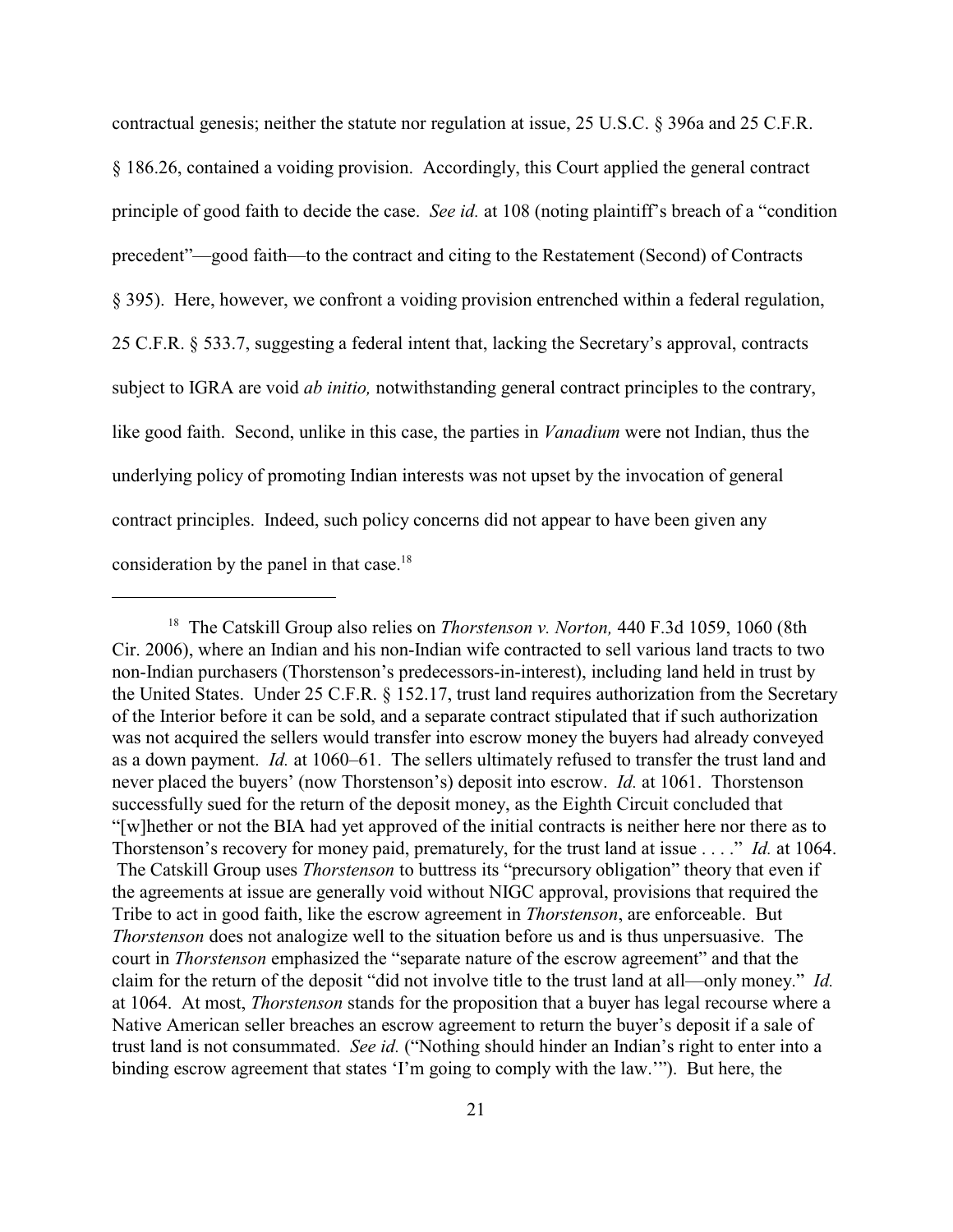Accordingly, we reject the Catskill Group's contention that the purported good-faith obligations in the contracts somehow bound the Tribe to use reasonable best efforts in obtaining the requisite government approvals.<sup>19</sup>

# **C. Management and Collateral Agreements**

Having rejected the Catskill Group's threshold "Indian land" and "precursory obligation" arguments, we now turn to the question of whether the contracts at issue were "management contracts" void under 25 C.F.R. § 533.7, or otherwise unenforceable. *See Scutti Enters., LLC v. Park Place Entm't Corp.*, 322 F.3d 211, 215 (2d Cir. 2003) ("[I]n the absence of an enforceable contract, it was appropriate to dismiss Scutti's cause of action for tortious interference with contractual relations.").

As noted above, § 533.7 provides that: "*Management contracts* . . . that have not been approved by the Secretary of the Interior or the Chairman in accordance with the requirements of this part, are void." 25 C.F.R. § 533.7 (emphasis added). In turn, the regulations define a "management contract" as "any contract, subcontract, or *collateral agreement* between an Indian

Catskill Group seeks prospective damages, which are intimately tied to a variety of casino operating contracts that failed to receive federal approval. Without such approval those contracts are void, just like the underlying contract for the sale of land in *Thorstenson*, which the Eighth Circuit—separate from its analysis of the escrow agreement—notably deemed unenforceable absent BIA approval. *See id.* 1064–65 n.4 (finding that Thorstenson "has no tenancy rights at this time and it was unreasonable for him to believe otherwise" because "that tenancy is subject to BIA approval, which has not yet been given").

 $19$  We leave open the issue of whether other types of contractual obligations in management contracts (e.g., arbitration clauses) are severable and enforceable prior to receiving government approval of the contract as a whole. For purposes of this case, we hold only that the obligation to act in good faith, and general contract principles that favor such a policy in other contexts, yield to the regulatory dictate that unapproved contracts are void. *See* 25 C.F.R. § 533.7.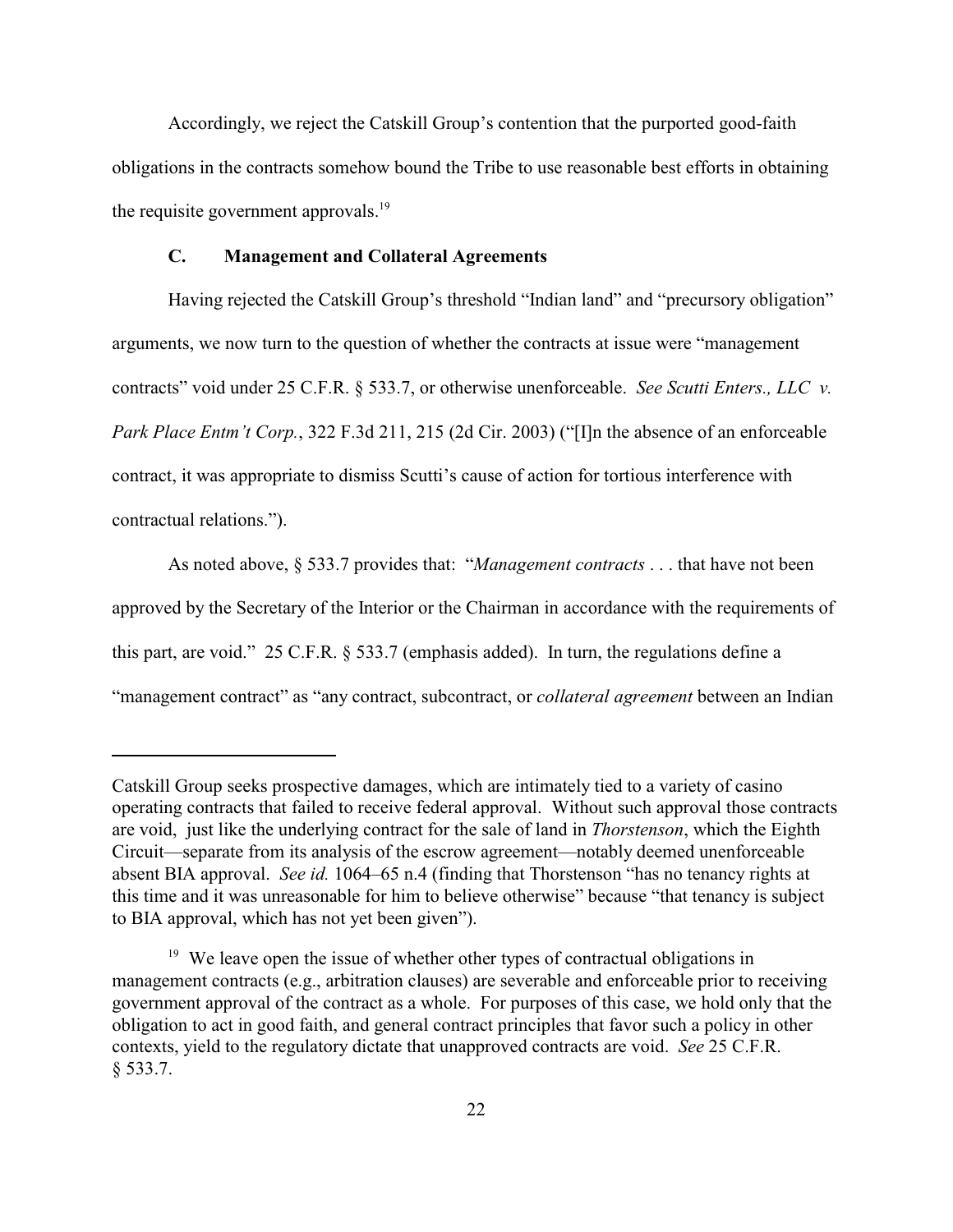tribe and a contractor . . . *if such contract or agreement provides for the management of all or part of a gaming operation*."*Id.* § 502.15 (emphasis added). A "collateral agreement" includes "any contract . . . that is related, either directly or indirectly, to a management contract." *Id.*  $§$  502.5.

As an initial matter, the MA (Management Agreement) entered into between Mohawk and the Tribe, which provided for the management of the putative casino, is clearly subject to section 533.7's voiding provision. The more difficult question is whether the remaining two contracts at issue—the LPA (Land Purchase Agreement) entered into between Catskill and the Tribe, and the DCA (Development and Construction Agreement), entered into between Monticello and the Tribe—are also subject to the voiding provision or are otherwise unenforceable.

It is undisputed that both the DCA and LPA are "collateral agreements" to the MA insofar as they are "related" to that contract. *See id.* § 502.5. But a collateral agreement is subject to agency approval under *Id.* § 533.7 only if it "provides for the management of all or part of a gaming operation." *Id.* § 502.15; *see also Machal, Inc. v. Jena Band of Choctaw Indians*, 387 F. Supp. 2d 659, 665–67 (W.D. La. 2005).<sup>20</sup> Whether an agreement meets this requirement depends on the circumstances and is not always self-evident. *See First Am. Kickapoo Operations L.L.C. v. Multimedia Games, Inc.*, 412 F.3d 1166, 1172–75 (10th Cir. 2005) (holding that

 $20$  To the extent that the district court interpreted the regulations as requiring NIGC approval of *all* collateral contracts, it erred. However, we affirm the district court's decision for the reasons explained in the text. *See ACEquip Ltd. v. Am. Eng'g Corp.*, 315 F.3d 151, 155 (2d Cir. 2003) ("Our court may, of course, affirm the district court's judgment on any ground appearing in the record, even if the ground is different from the one relied on by the district court.").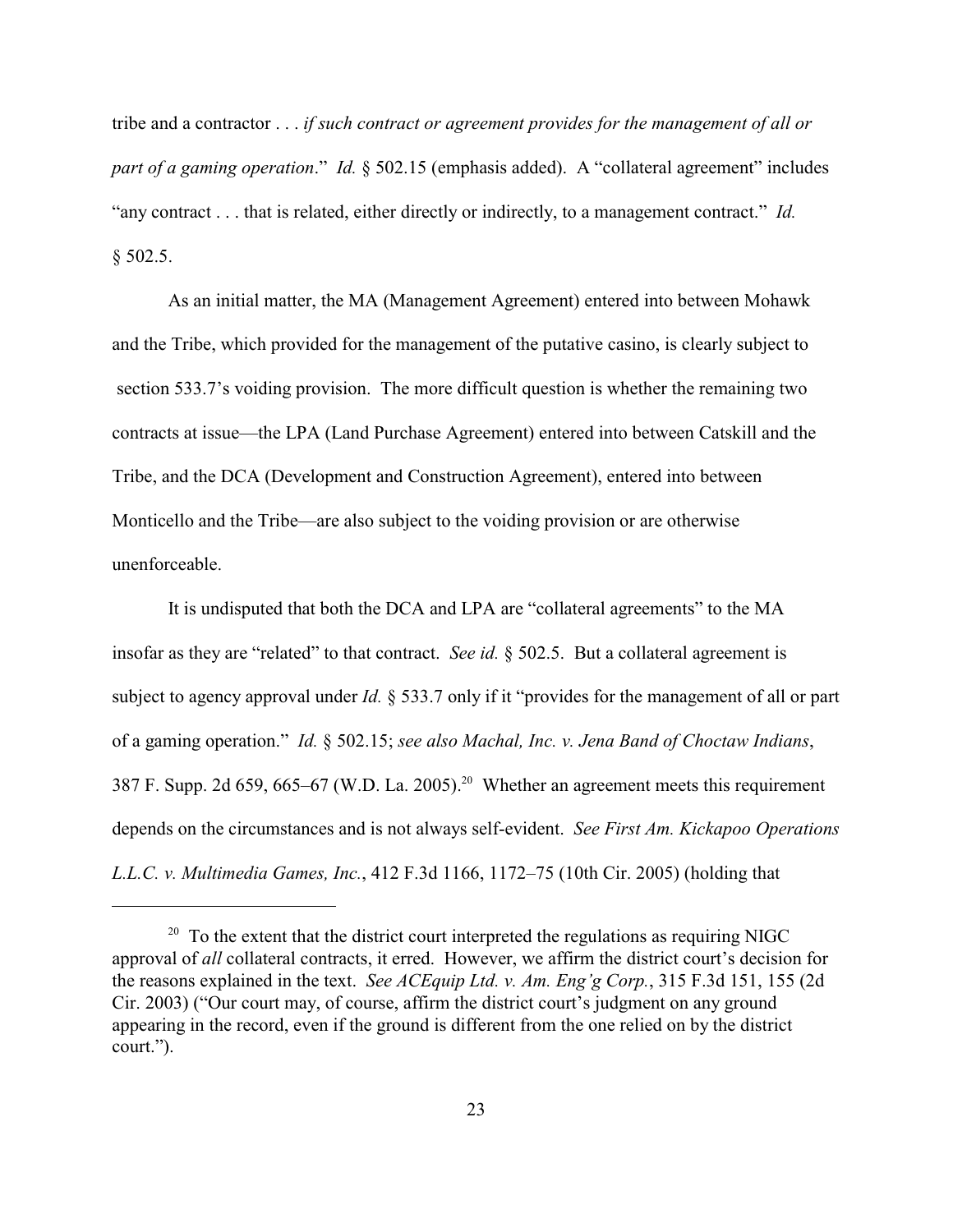operating lease constituted a management agreement); *Machal*, 387 F. Supp. 2d at 667 (holding that a "settlement agreement," which expressly purported not to be a "gaming agreement," was in fact a management contract insofar as it allocated management authority in regards to a casino); *see also* 57 Fed. Reg. 12,382–01, 12,388 (April 9, 1992) (NIGC will review for approval any agreement, however labeled, the subject matter of which is the "management of a gaming operation").

In this case, Park Place argues that the DCA and LPA were management contracts insofar as they contained hidden management fees. In particular, Park Place claims that the DCA's 5% development fee and the LPA's \$10 million purchase price were intended as back-door management compensation. Further, with respect to the DCA only, Park Place points out that Monticello was to be repaid for the construction of the proposed casino from the proceeds derived from the operation of the casino. *See Machal*, 387 F. Supp. 2d at 667–68 (holding that one of the agreements at issue was a management contract, in part, because it required the tribe to repay from gaming revenues the loans it received from plaintiff for construction of the casino and other costs); *see also In re SRC Holding Corp.*, 352 B.R. 103, 174–78 (Bankr. D. Minn. 2006) (pledge agreement that purported to assign to lender the manager's rights to management fees constituted a management contract subject to NIGC approval), *rev'd in part on other grounds*, 364 B.R. 1 (D. Minn. 2007).

We need not independently determine whether the DCA or LPA are collateral agreements subject to agency approval because: (1) the agency appears already to have made that determination, *see United States ex. rel. Bernard v. Casino Magic Corp.*, 293 F.3d 419, 425 (8th Cir. 2002) (deferring to NIGC's determination that agreement was a management contract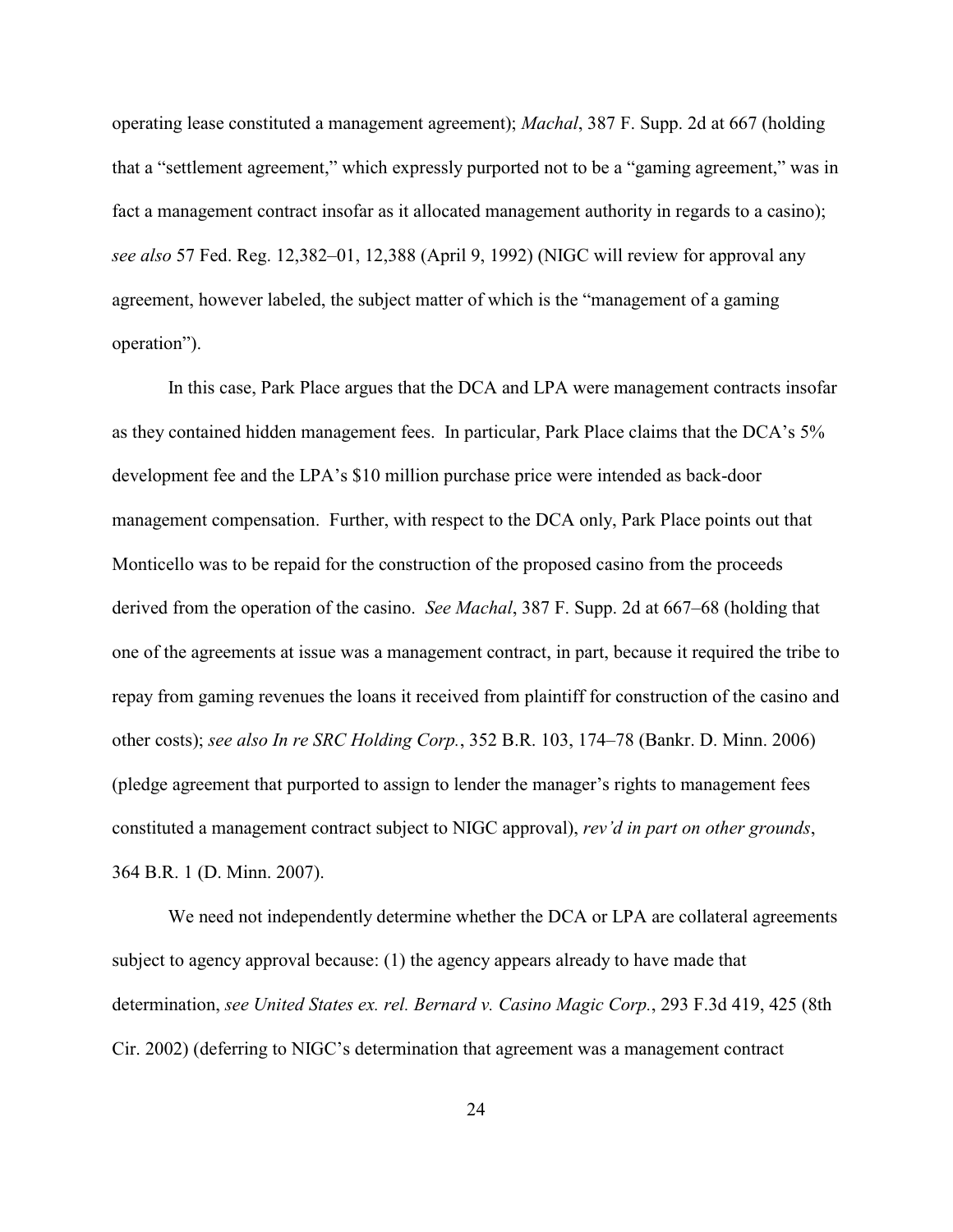subject to approval); (2) at all relevant times the contracting parties treated these agreements as being subject to agency approval; (3) and the terms of the contracts themselves contemplated agency approval, *see Scutti*, 322 F.3d at 215 (agreeing with district court finding that "under its unambiguous terms, Scutti's proposed contract with the Mohawks was not effective or binding—and therefore not enforceable—until approved by the NIGC").

Specifically, both the DCA and the LPA were submitted to the NIGC for review. With respect to the DCA, the NIGC's Director of Contracts stated in an April 19, 2000 letter denying agency approval that it had "determined that the [MA] and DCA together are management contracts and are subject to NIGC approval." Moreover, with respect to the LPA, the NIGC Director of Contracts by letter twice requested an explanation for the Tribe's proposed purchase price for the land, and expressed the concern that the purchase price was a hidden management compensation. Although the Catskill Group responded that the purchase price was a fair one, at no time did it challenge, at the agency level, the NIGC's determination that the LPA was subject to its approval.The same is true with respect to the terms of the DCA. Indeed, in Master Agreements entered into between the Tribe and the Catskill Group in 2000, the parties expressly recited that the agreements "for the purchase of the property, [i.e., the LPA] and the development, [and] construction . . . of the gaming facility" [i.e., the DCA] had been submitted to the NIGC and the BIA "for review *and* approval." (emphasis added). Moreover, by their terms both the LPA and DCA contemplated prior agency approval by the BIA. In particular, the DCA's effective date was contingent upon receipt of BIA approval, while the LPA's land deal was contingent upon the BIA's approval of the transfer of land into trust for the Tribe.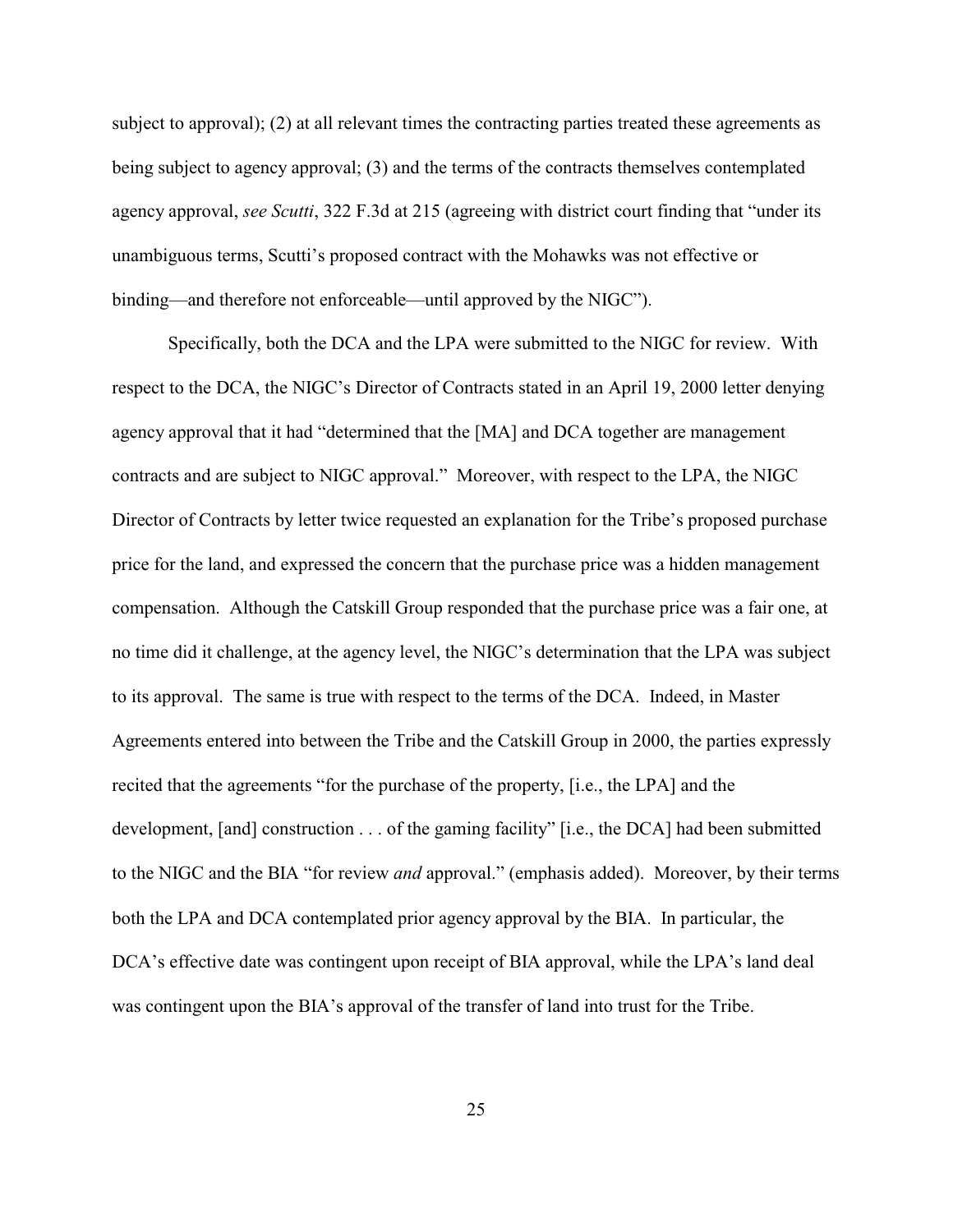Under these circumstances, we conclude that all of the contracts at issue were void under § 533.7 absent the requisite agency approval(s). Accordingly, we affirm the district court's dismissal of the Catskill Group's interference with contract claim.

# **III. INTERFERENCE WITH BUSINESS RELATIONS CLAIM**

In the absence of enforceable contracts, the Catskill Group hopes to prevail on a claim for tortious interference with business relations. To state a claim for this tort under New York law, four conditions must be met: (1) the plaintiff had business relations with a third party; (2) the defendant interfered with those business relations; (3) the defendant acted for a wrongful purpose or used dishonest, unfair, or improper means; and (4) the defendant's acts injured the relationship. *See Lombard v. Booz-Allen & Hamilton, Inc.*, 280 F.3d 209, 214 (2d Cir. 2002) (describing the tort by an alternative name, "tortious interference with prospective economic advantage"); *Goldhirsh Group, Inc. v. Alpert* 107 F.3d 105, 108–09 (2d Cir. 1997) (stating the elements as constitutive of "tortious interference with . . . business relations"). Only the third and fourth elements are at issue here, and we do not reach the latter because we conclude below that the Catskill Group has failed to present a triable issue of fact on element three, wrongful means.

The wrongful means requirement makes alleging and proving a tortious interference claim with business relations "more demanding" than proving a tortious interference with contract claim. *Guard-Life Corp. v. S. Parker Hardware Mfg. Corp.*, 50 N.Y.2d 183, 191, 428 N.Y.S.2d 628, 632, 406 N.E.2d 445, 449–50 (1980) (describing the interference with business relations tort by an alternative name, "interference with prospective contractual relations" and describing element three as "wrongful means"). The standard is more demanding because a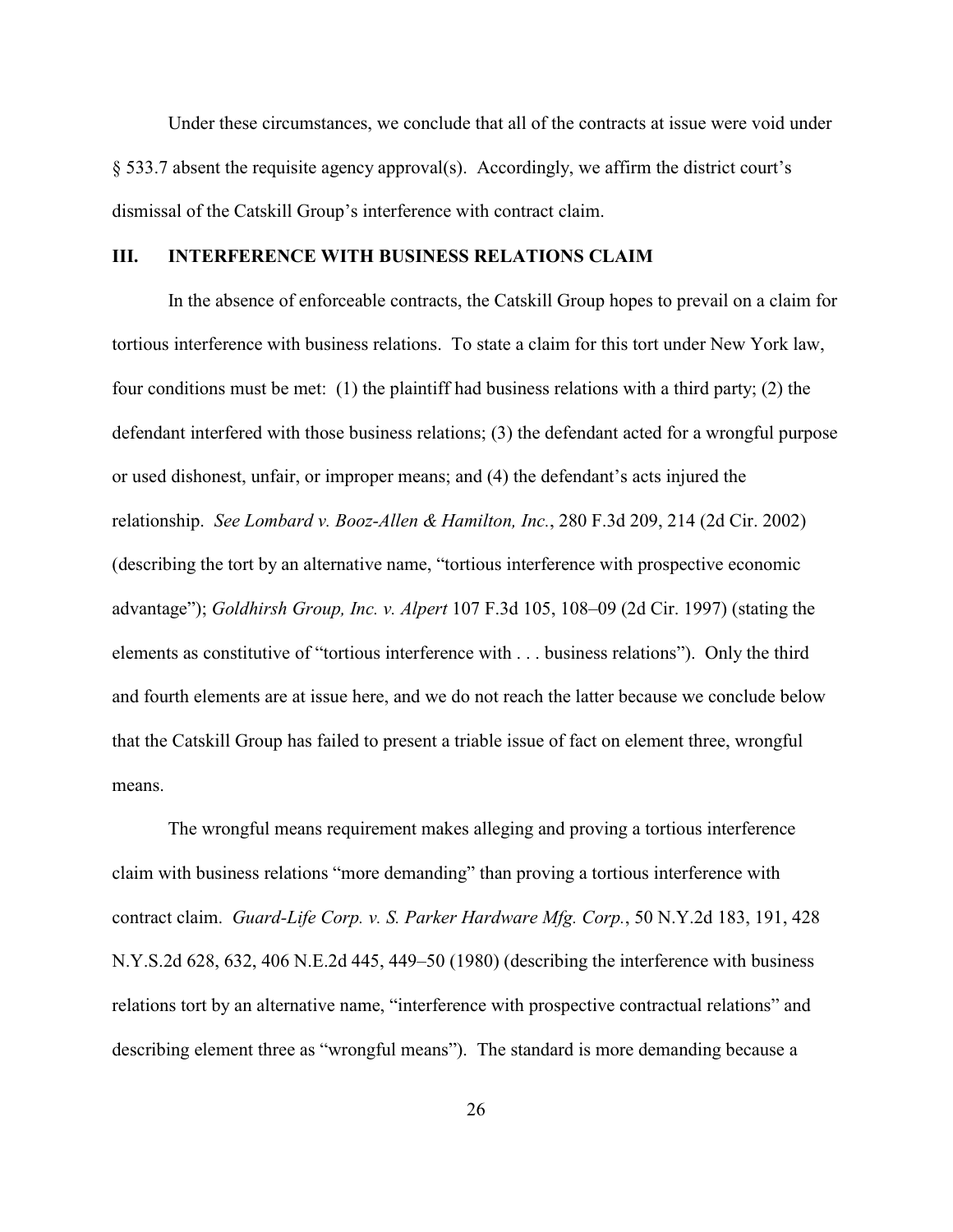plaintiff's mere interest or expectation in establishing a contractual relationship must be balanced against the "competing interest of the interferer," *id.,* 428 N.Y.S.2d at 632, 406 N.E.2d at 449, as well as the broader policy of fostering healthy competition, *NBT Bancorp Inc. v. Fleet/Norstar Fin. Group, Inc.*, 87 N.Y.2d 614, 623, 641 N.Y.S.2d 581, 586, 664 N.E.2d 492, 497 (1996). While a defendant's commission of a "crime or an independent tort" clearly constitutes wrongful means, such acts are not essential to find wrongful means. *See Carvel Corp. v. Noonan*, 3 N.Y.3d 182, 189, 785 N.Y.S.2d 359, 361–62, 818 N.E.2d 1100, 1102–03 (2004); *see also Hannex Corp. v. GMI, Inc.*, 140 F.3d 194, 206 (2d Cir. 1998) (holding that participating in a knowing breach of fiduciary duty can constitute wrongful means).

Here, the Catskill Group contends that the record contains ample evidence to permit reasonable jurors to conclude that Park Place engaged in wrongful means. The Catskill Group's claim centers around the following three themes:

- Park Place defrauded two individuals—Gary Melius and Ivan Kaufman—to obtain favorable introductions to the Tribe, and then defrauded the Tribe by falsely representing to the Tribe that no delay in the project would be occasioned by partnering with Park Place;
- Park Place committed the tort of knowing participation in another's breach of fiduciary duty, specifically Kaufman's breach of his fiduciary duty to the Tribe, by intentionally slowing payroll at the Akwesasne casino. Park Place then "ratified" or knowingly accepted the benefits of that breach by positioning itself as the Tribe's financial savior; and
- Park Place exerted economic pressure on the Tribe by making Park Place's \$3 million loan to the Tribe contingent upon the Tribe's abandonment of the Catskill Group.

We reject each of these theories.

# **A. Park Place's Alleged Fraud**

**1. Alleged Fraud Against Melius and Kaufman**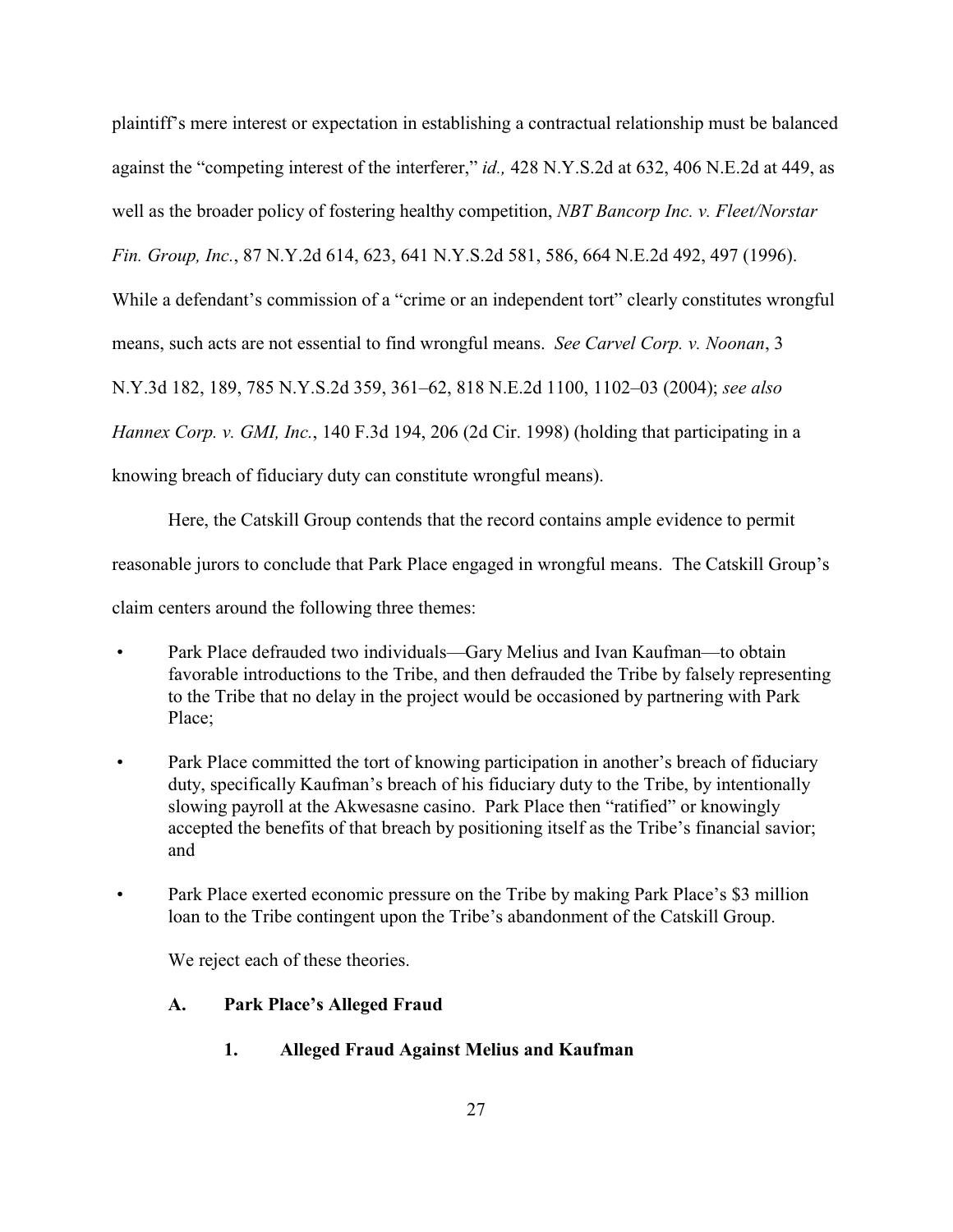There is no dispute that Park Place gained initial access to the Tribe through Melius and Kaufman, each of whom had pre-existing relationships with the Tribe. The Catskill Group contends, however, that Park Place used fraudulent means to induce Melius and Kaufman to introduce Park Place to the Tribe, thereby committing the requisite wrongful act for an interference claim.

The district court—without determining whether Park Place had engaged in the fraud alleged—held that Park Place's action could not form the basis of an interference with business relations claim because the alleged conduct was not directly injurious to either the Catskill Group or the Tribe. *Catskill III*, 217 F. Supp. 2d at 439–40. The district court's holding is entirely consistent with what we have previously recognized in other contexts: a plaintiff must "demonstrate *both* wrongful means *and* that the wrongful acts were the proximate cause" of the alleged injury. *State St. Bank & Trust Co. v. Inversiones Errazuriz Limitada*, 374 F.3d 158, 171–72 (2d Cir. 2004) (citing *Pacheco v. United Med. Assocs., P.C.*, 305 A.D.2d 711, 712, 759 N.Y.S.2d 556 (3d Dep't 2003)); *Jabbour v. Albany Med. Ctr.*, 237 A.D.2d 787, 790, 654 N.Y.S.2d 862 (3d Dep't 1997). Because any fraud by Park Place against Kaufman and Melius did not directly cause the Catskill Group (or the Tribe) any harm, this theory of liability fails as a matter of law. *See Excel Group, Inc. v. Permis Constr. Corp.*, 254 A.D.2d 451, 452, 678 N.Y.S.2d 778, 778 (2d Dep't 1998) (defendant's improper use of a report in violation of its agreement with a third-party did not make the defendant's interference with plaintiff's business relationship "wrongful").

Two cases upon which the Catskill Group relies—*Sommer v. Kaufman*, 59 A.D.2d 843, 399 N.Y.S.2d 7 (1st Dep't 1977), and *Pagliaccio v. Holborn Corp.*, 289 A.D.2d 85, 734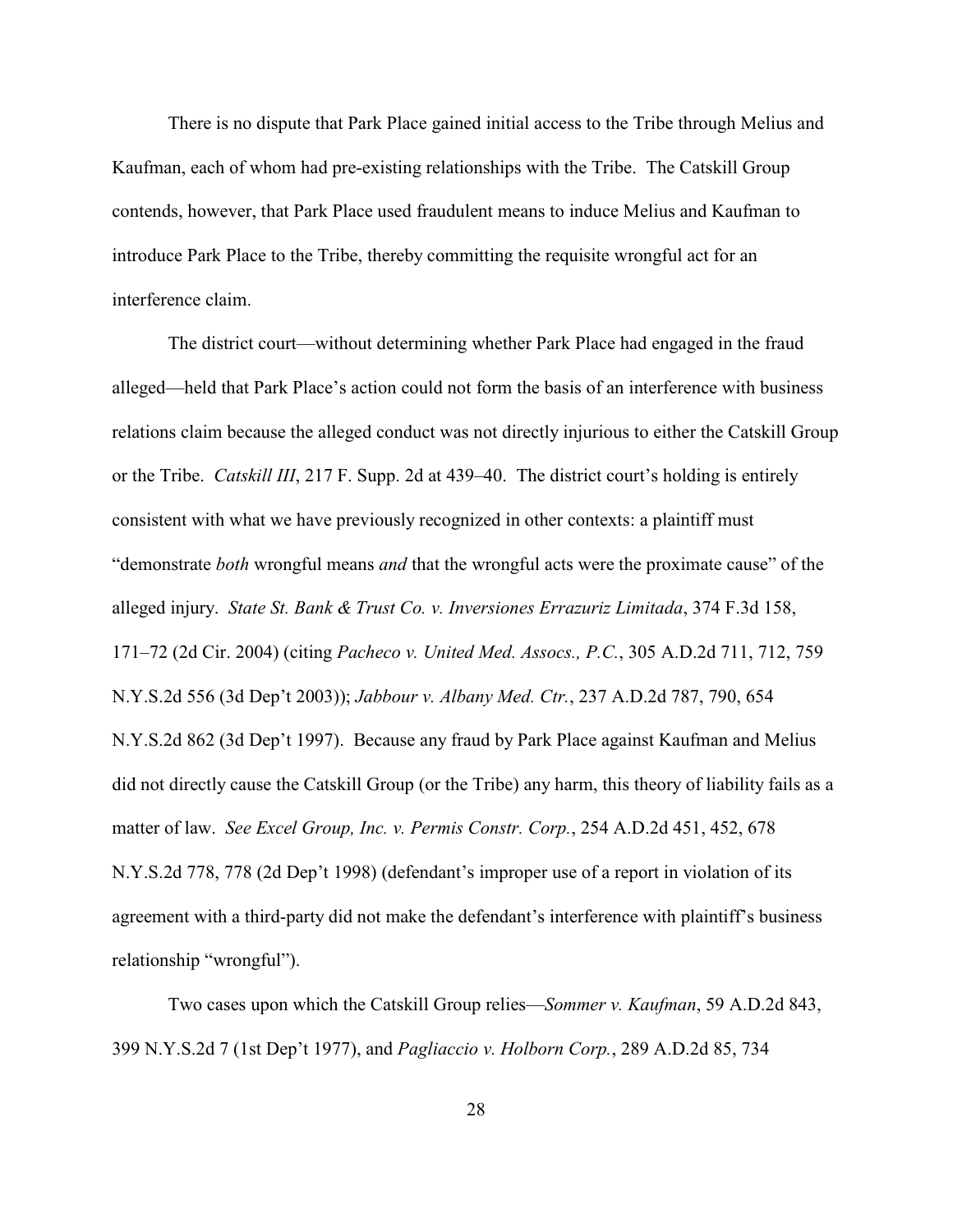N.Y.S.2d 148 (1st Dep't 2001)—are inapposite. In both of those cases the defendant's wrongful conduct against third-parties bore a direct nexus to the relationship with which the defendant interfered. *See Sommer*, 59 A.D.2d at 843, 399 N.Y.S.2d at 7–8 (defendants directly injured plaintiff by bribing public official to deny plaintiff a building permit for the subject project); *Pagliaccio*, 289 A.D.2d at 85, 734 N.Y.S.2d at 149 (defendants alleged to have directly injured plaintiff by threatening plaintiff's employer with harm if plaintiff's employment was not terminated). Here, by contrast, the alleged fraud against Melius and Kaufman—which netted an introduction to the Tribe—had at most a tenuous relation to the harm alleged.

#### **2. Alleged Fraud Against the Tribe**

The Catskill Group's claim that Park Place also committed fraud against the Tribe when, in the final stages of negotiations, Park Place announced that it could "switch" the limited approval the Catskill Group had obtained to Park Place's site "without any significant loss of time." The district court held that Park Place's assurance (which turned out to be false) was not actionable because it was mere "puffery," and the Tribal Chiefs testified that they "did not rely on [Park Place's] corporate braggadoccio." *Catskill III*, 217 F. Supp. 2d at 437.

Although the Catskill Group acknowledges the general principle that statements of opinion generally cannot constitute fraud, *see, e.g., George Backer Mgmt. Corp. v. Acme Quilting Co.,* 46 N.Y.2d 211, 220, 413 N.Y.S.2d 135, 140, 385 N.E.2d 1062, 1067 (1978), the Catskill Group relies on the narrow exception to that rule: namely, that opinions "*may* constitute actionable fraud where a present intent to deceive exists." *Magnaleasing, Inc. v. Staten Island Mall*, 563 F.2d 567, 569 (2d Cir. 1977) (emphasis added); *see also Harsco Corp. v. Segui*, 91 F.3d 337, 346 n.7 (2d Cir. 1996) ("[F]raud liability may attach when a person state[s] that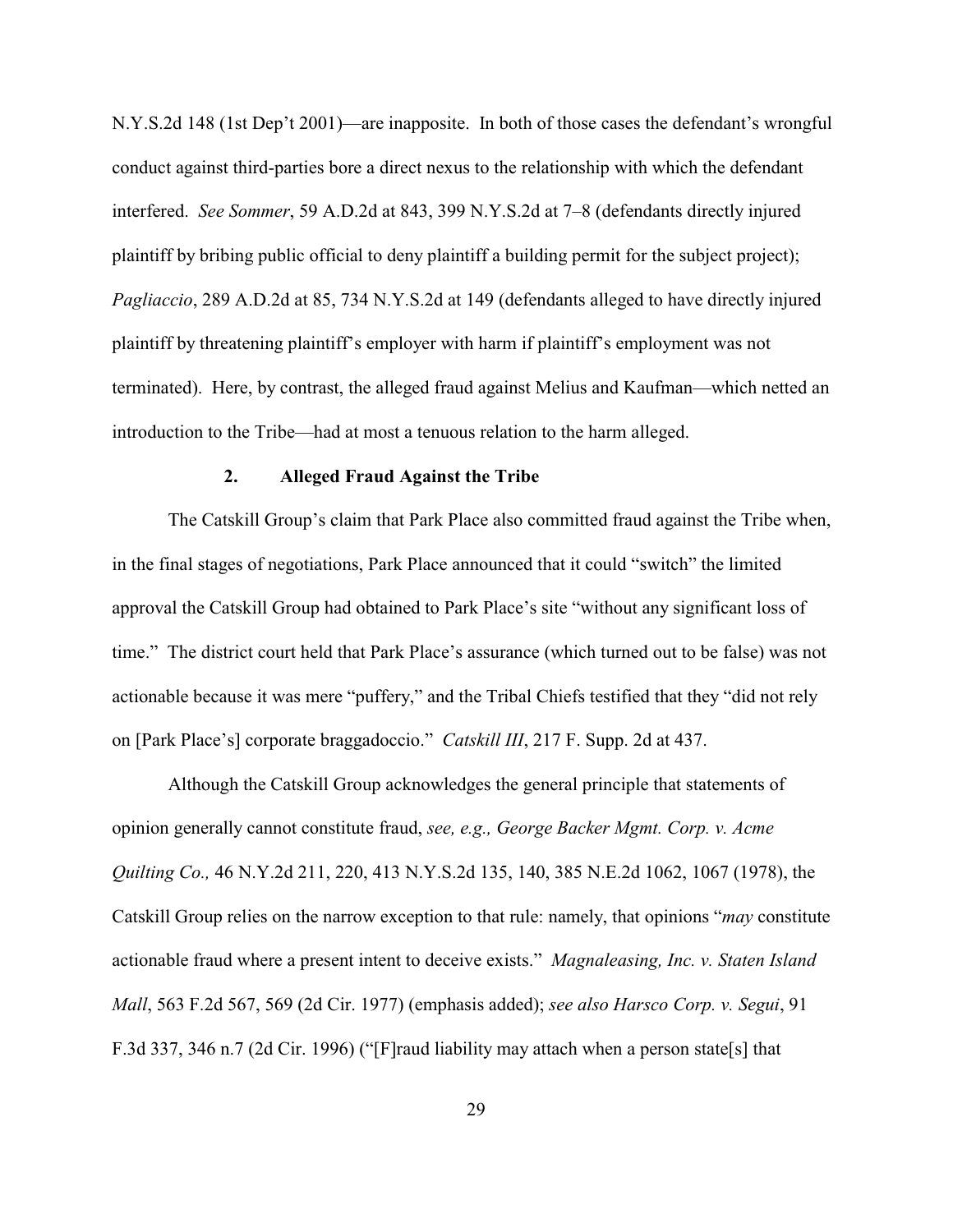something was to be done when he kn[ows] all the time it was not to be done and that his representations were false." (internal quotation marks omitted)). In particular, the Catskill Group maintains that Park Place made the assurance of timeliness to the Tribe knowing full well that its assurance was false.

The fatal shortcoming of the Catskill Group's theory, however, is the absence of any facts to support it. Clive Cummis—Park Place's former vice-president, who made the alleged assurance—testified that his statement was based upon his then-knowledge of the federal approval process, which was based on advice of counsel. Moreover, the Tribal Chiefs testified in their depositions that they did not rely on Park Place's alleged assurance, and that testimony stands uncontroverted. Absent any evidence that Cummins's statement was motivated by an attempt to deceive, that it did in fact deceive the Tribe, or that Park Place had any knowledge superior to the Tribe's with respect to the anticipated timing of events beyond either party's control, the district court properly rejected the Catskill Group's allegation of wrongful means against the Tribe.

#### **B. Participation in Kaufman's Breach of Fiduciary Duty to the Tribe**

The Catskill Group further contends that Park Place used wrongful means insofar as it knowingly participated in a breach of fiduciary duty owed to the Tribe by Kaufman as the principal of the manager of the Tribe's Akwesasne casino. More specifically, the Catskill Group contends that Kaufman improperly used his position at Akwesasne to "slow" that casino's payroll, in an attempt to put a financial "squeeze" on the Tribe, with the ultimate aim of inducing the Tribe to look to Park Place for a financial bailout. The Catskill Group contends that Kaufman was motivated by the significant fee allegedly promised to him by Park Place in the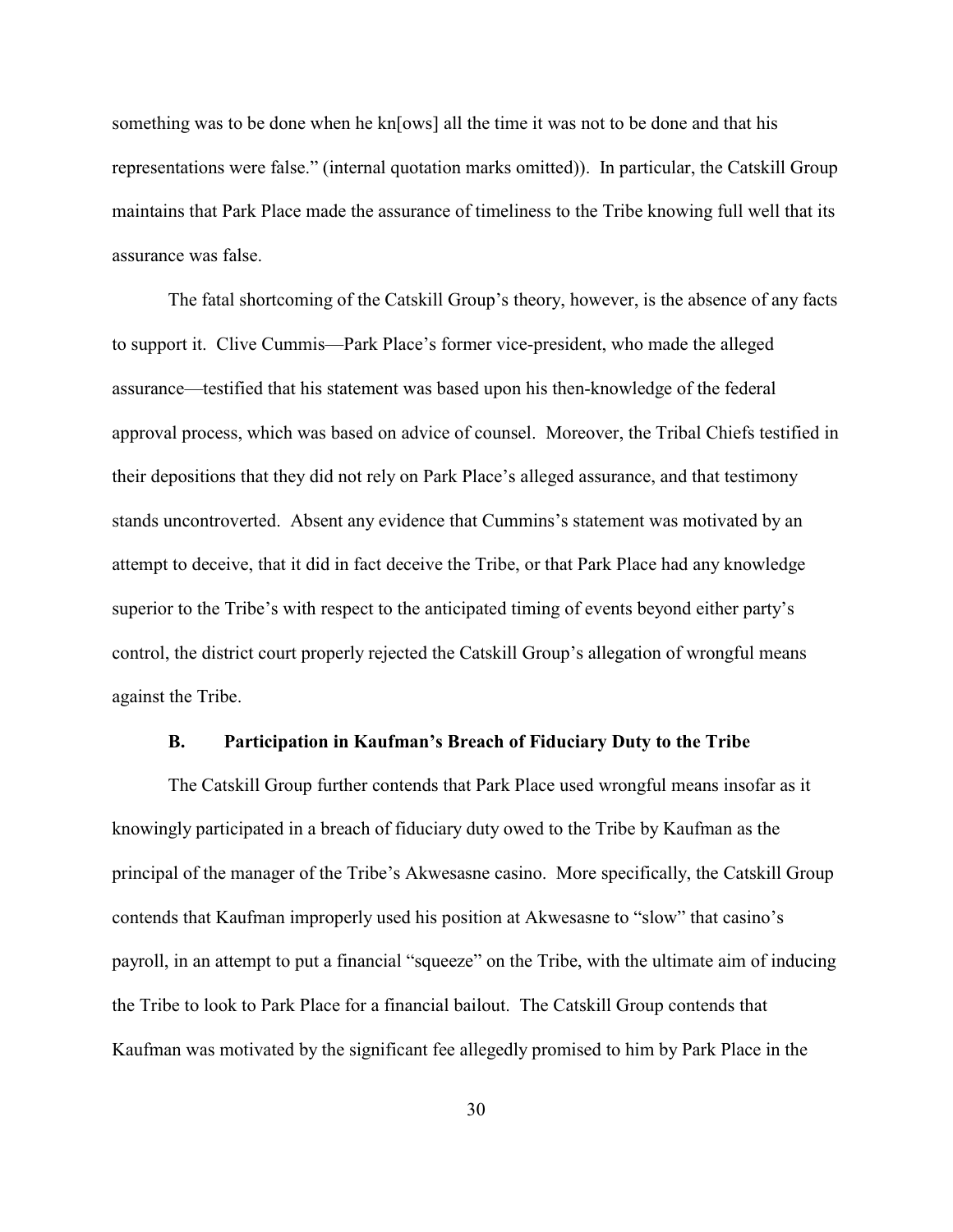event that Park Place took over the management contract at Akwesasne and/or entered into a contract with the Tribe for a new casino in the Catskills.

In *Hannex Corp.,* we recognized that the commission of the tort of knowing participation in a breach of fiduciary duty supports a finding of wrongful means. 140 F.3d at 206. The elements of that tort are: (1) a breach by a fiduciary of obligations to another; (2) the defendant's knowing inducement of or participation in the breach; and (3) damages suffered by the plaintiff from the breach. *Id.* at 203. With respect to the second element, "[o]ne participates in a fiduciary's breach if he or she affirmatively assists, helps conceal, or by virtue of failing to act when required to do so enables it to proceed." *Diduck v. Kaszycki & Sons Contractors, Inc.*, 974 F.2d 270, 284 (2d Cir. 1992), *overruled on other grounds by Gerosa v. Savasta & Co.*, 329 F.3d 317, 319 (2d Cir. 2003).

As factual support for its claim that Park Place knowingly participated in Kaufman's alleged breach of duty to the Tribe, the Catskill Group relies almost exclusively on an excerpt from a taped conversation on February 16, 2000 between Kaufman and Cummis:

KAUFMAN: . . . But you got to remember the pressure on them with how we're squeezing them in Akwesasne is huge. I mean they—you know, I have kind of delayed their payrolls and—

CUMMIS: Yeah.

KAUFMAN: —slowed it down so badly that, you know, they're looking at Arthur as the savior [i.e., Arthur Goldberg, Park Place's then-CEO].

CUMMIS: Yep, they are.

KAUFMAN: And it is great. I mean I never would have thought that you would have gotten where you have gotten, but I guess Arthur is a genius.

CUMMIS: He's pretty good. I'm not bad. He's pretty good.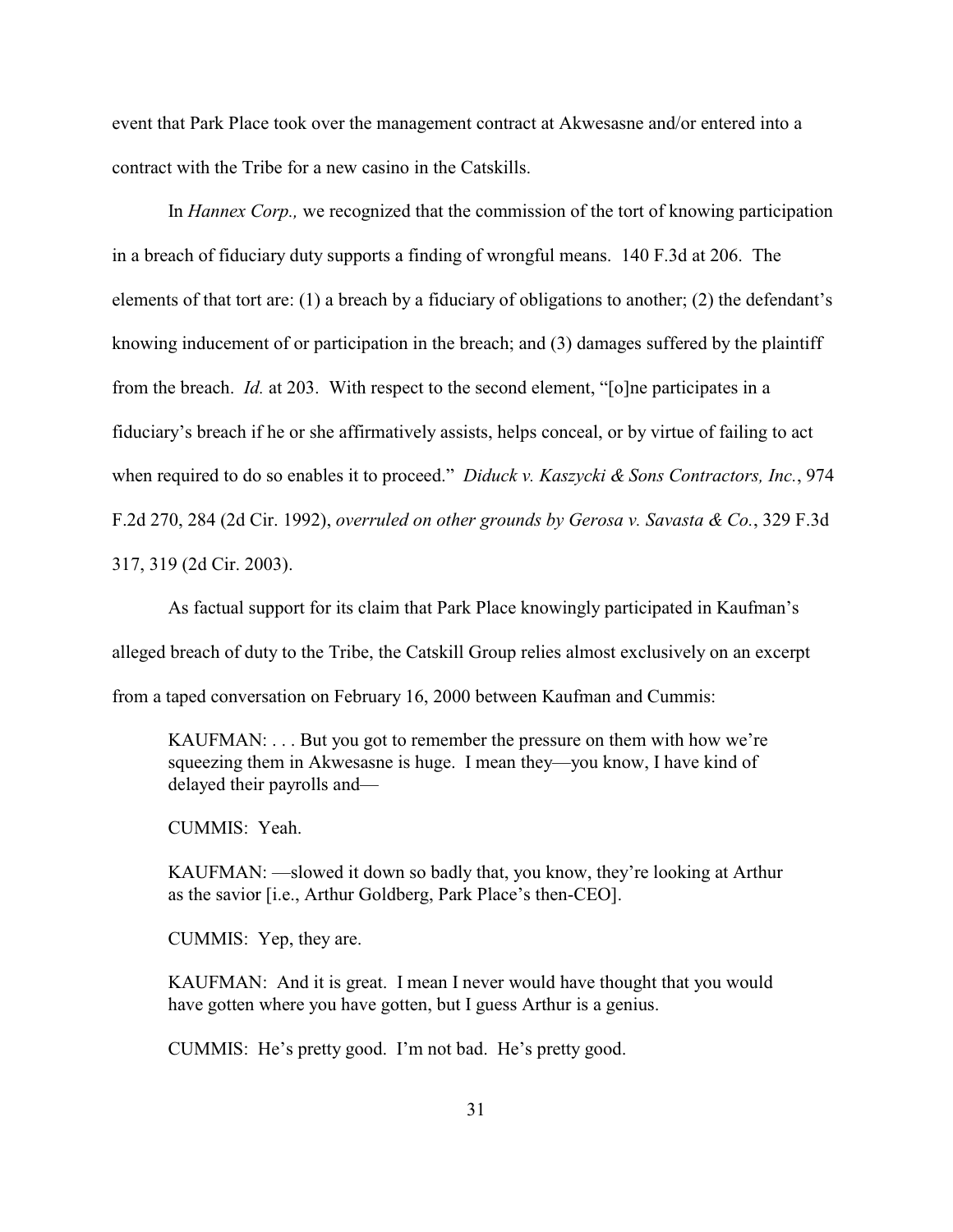KAUFMAN: You must be a hell of a team.

CUMMIS: Yeah.

KAUFMAN: I mean I have been around a little bit, but not as much as you guys. But to take a situation like this—remember we started with our letter of intent and they said never would they give an exclusive.

CUMMIS: Yeah.

KAUFMAN: But you guys can maneuver. I'm impressed.

CUMMIS: They've given it to us now. Now, we had better get together about the financial situation.

\* \* \*

 The Catskill Group contends that reasonable jurors could infer from this conversation that Park Place: (1) devised the alleged scheme to financially squeeze the Tribe; (2) provided advice or encouragement to act; (3) provided financial comfort to Kaufman by offering him money in the event that Park Place took over the management of Akwesasne; and (4) ratified Kaufman's breach by entering into agreements with the Tribe notwithstanding Park Place's knowledge of Kaufman's breach.

The first two contentions warrant little discussion. The tape at most suggests that Park Place knew about Kaufman's plan to financially squeeze the Tribe through payroll slowdown. There is no evidence, however, that Park Place devised the scheme. Moreover, given that the conversation in the tape occurred *after* the payroll slowdowns, the tape itself cannot be used to demonstrate that Park Place provided advice or encouragement to act.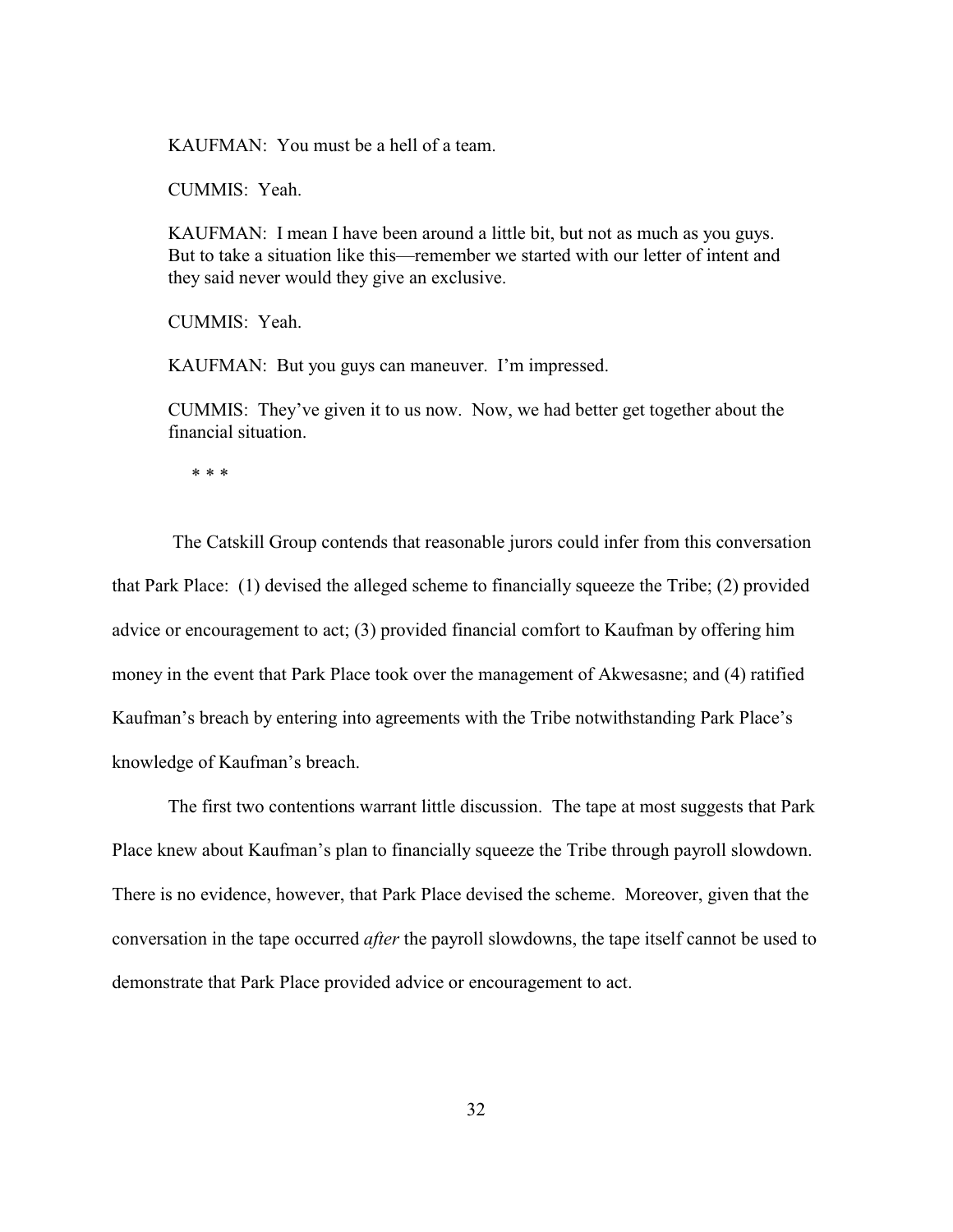The Catskill Group's remaining contentions warrant closer scrutiny, however. With respect to their "financial support" theory, the Catskill Group principally relies on *S & K Sales Co. v. Nike, Inc.* 816 F.2d 843 (2d Cir. 1987), in which we held that the defendant had participated in the breach of a third-party's fiduciary duty to his employer, the plaintiff. *Id.* at 850. Although it is fair to assume from the facts of that case that the third-party took comfort in breaching his duty to plaintiff in light of defendants' offer of employment to the third-party, it was not on that basis—and certainly not on that basis alone—that we found the defendant to have knowingly participated in the breach of fiduciary duty. Rather, unlike in this case, the evidence in *S & K Sales Co.* was that the defendant directly and concretely participated in the breach of duty by, *inter alia*, (1) sending misleading letters to the plaintiff on the basis of the third-party fiduciary's request, and (2) authorizing the third-party fiduciary to solicit the plaintiff's employees to work for defendant. *Id.* Thus, even if Park Place had assured Kaufman of financial comfort to induce his alleged breach of duty, we believe that assurance is insufficient, on its own, to establish the participation necessary to support a claim.

Nor is Park Place's alleged ratification of Kaufman's breach sufficient, either alone or in combination with plaintiff's other assertions, to establish wrongful means. The Catskill Group's "ratification" theory is drawn principally from *Diduck*, in which we affirmed the district court's finding that a defendant had participated in a union official's breach of fiduciary duty to an ERISA fund. 974 F.2d at 284. We held that the defendant's continued association with the union official and underpayments to the union, after the defendant was put on notice of the breach, crossed the threshold of tortious participation: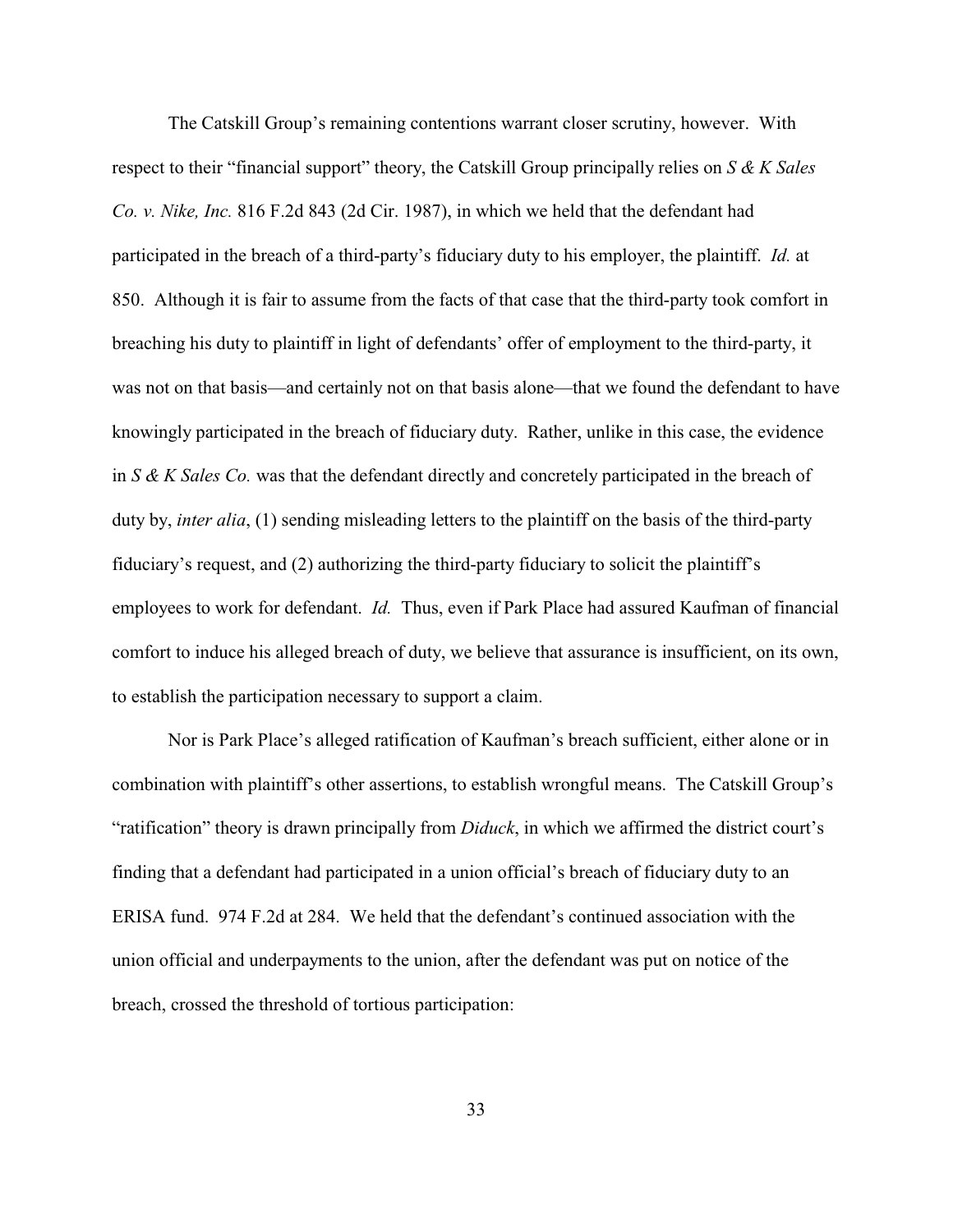Once put on notice of the breach, [the defendant] could not continue its association with [the union official] as if his conduct were not questionable. Its failure to inquire into the propriety of that conduct and take appropriate action was a substantial factor facilitating the breach. Making payments that [the defendant] knew or should have known "short-changed" the funds effectively ratified [the union official's] conduct.

*Id.*

*Diduck* is distinguishable, however, because the defendants' conduct of, *inter alia*, making short payments to the ERISA fund proximately caused a portion of the alleged injury. *See id.* In stark contrast, Park Place's dealings with Kaufman *after* the alleged breach occurred were not a substantial factor causing the Catskill Group any harm.

Moreover, the Catskill Group's claim that Park Place should be accountable simply because it continued associating with Kaufman after, and with knowledge of, his alleged breach cannot be squared with our decision in *S & K Sales Co*. There, we questioned the propriety of a jury instruction that permitted a finding of liability if the defendant "participated in [the thirdparty's] breach of his duty of loyalty, *or* that [defendant] knowingly accepted the benefits of [the third-party's] breach of his duty of loyalty." *S & K Sales Co.*, 816 F.2d at 849. It was the instruction's disjunctive "or"—and in particular the "knowing[] accept[ance]" prong of it—that troubled us. Ultimately, we did not in *S&K* resolve the issue of whether the challenged instruction was legally erroneous, because we found no prejudice to the defendant in light of the charge as a whole, which made clear that liability could attach only if the defendant both participated in the third-party's breach *and* if the defendant accepted the benefits of the breach. *Id*. at 849–50.

We now hold what we intimated in *S & K Sales Co.*: the knowing acceptance of benefits alone is insufficient to sustain a claim for *participating* in the breach of a fiduciary duty. *See id.* at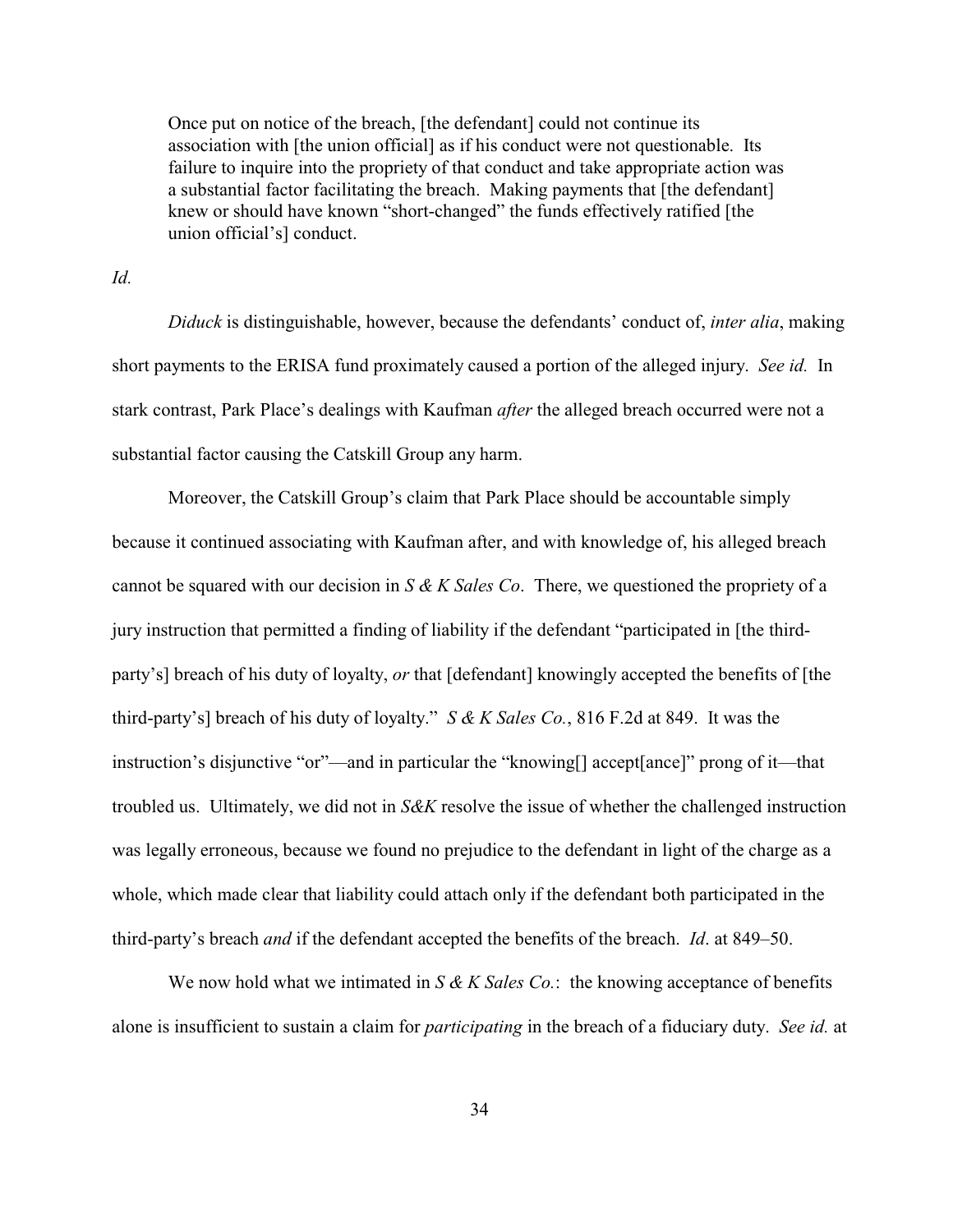849 ("Nike could not have been prejudiced because the charge as a whole correctly conveyed to the jury the proper standard and emphasized the element of 'participation' as the essence of the claim.").

## **C. Park Place's Allegedly Improper Economic Pressure**

Finally, we reject the Catskill Group's claim that Park Place used wrongful means, in the form of economic pressure, to interfere with the Catskill Group's business relations with the Tribe. In particular, the Catskill Group claims that Park Place sought to capitalize on the Tribe's financial difficulty by agreeing to loan the Tribe \$3 million in exchange for a contract giving Park Place exclusive development rights with the Tribe.

In *Carvel Corp.*, the New York Court of Appeals explained that for economic pressure to constitute wrongful means, such pressure must have been for the "sole purpose of inflicting intentional harm on plaintiffs." 3 N.Y.3d at 190, 785 N.Y.S.2d at 362, 818 N.E.2d at 1103 (quoting *NBT Bancorp, Inc.,* 215 A.D.2d at 990, 628 N.Y.S.2d at 408–10). There is no evidence of that here; indeed, the evidence shows that Park Place offered the loan to promote its own legitimate business interests in the gaming industry. As the district court succinctly explained:

The situation here is relatively simple. The Tribe needed money. Park Place had money. The Tribe asked Park Place for money. Park Place had no obligation to give the Tribe any money. So it bargained with the Tribe. Both parties came to the decision that an exclusive casino development contract was a fair trade for the immediate \$3 million loan. That is not improper economic pressure.

*Catskill III*, 217 F. Supp. 2d at 439. We agree.